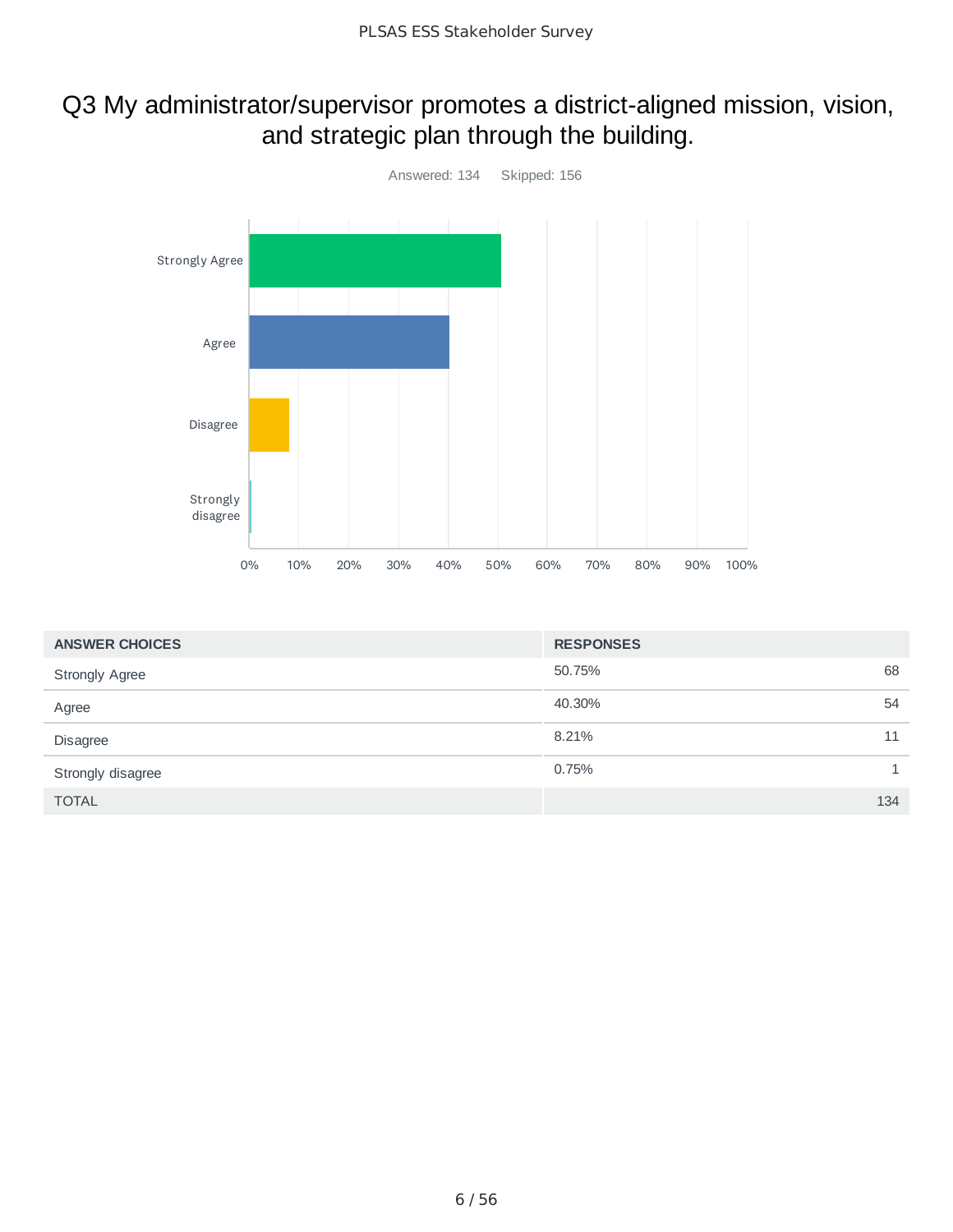

# Q4 My administrator/supervisor is visible and accessible.

| <b>ANSWER CHOICES</b> | <b>RESPONSES</b> |     |
|-----------------------|------------------|-----|
| <b>Strongly Agree</b> | 50.00%           | 67  |
| Agree                 | 32.09%           | 43  |
| Disagree              | 13.43%           | 18  |
| Strongly disagree     | 4.48%            | 6   |
| <b>TOTAL</b>          |                  | 134 |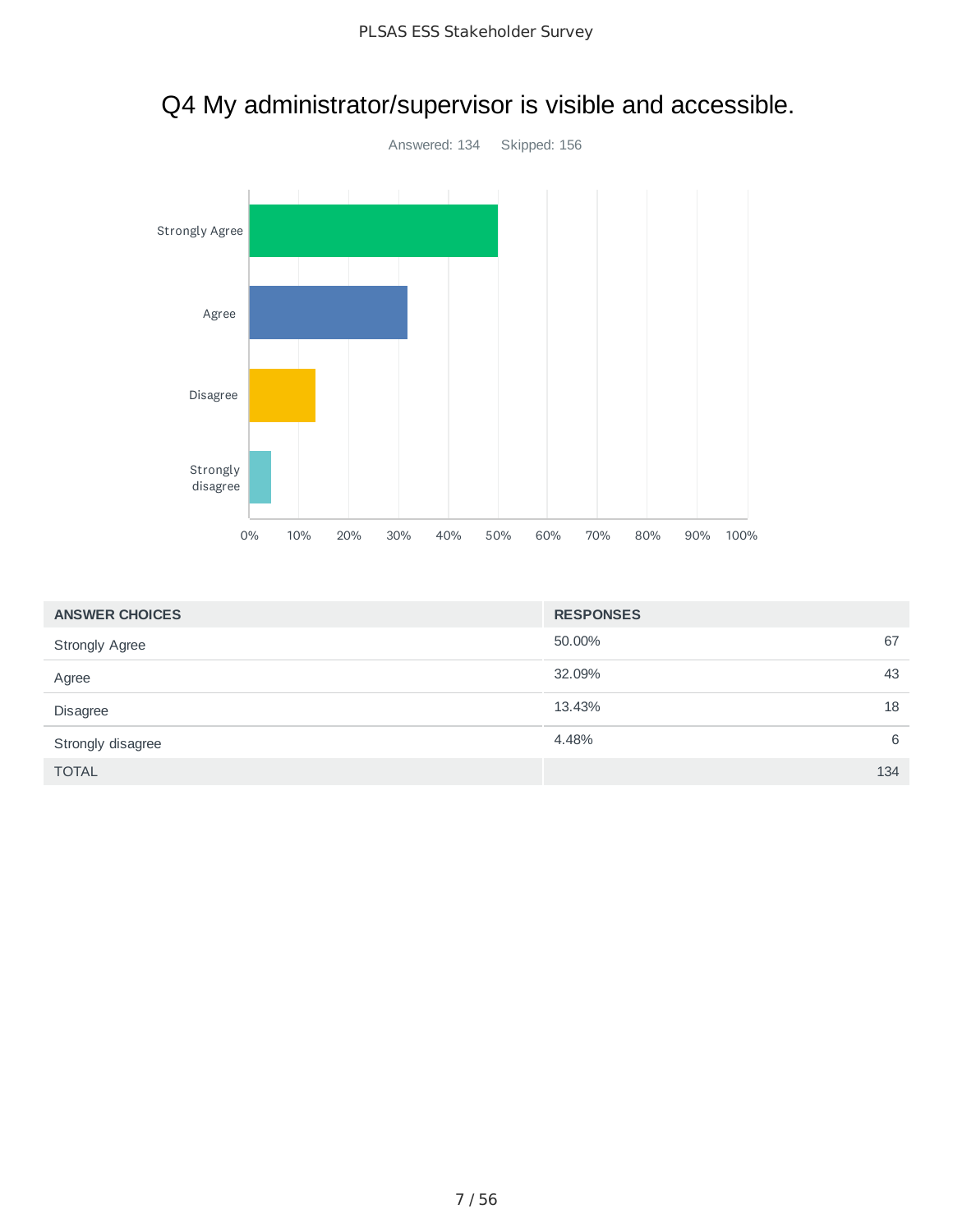#### Q5 My administrator/supervisor listens and follows through when I express concerns.



| <b>ANSWER CHOICES</b> | <b>RESPONSES</b> |                |
|-----------------------|------------------|----------------|
| <b>Strongly Agree</b> | 48.51%           | 65             |
| Agree                 | 29.85%           | 40             |
| <b>Disagree</b>       | 16.42%           | 22             |
| Strongly disagree     | 5.22%            | $\overline{7}$ |
| <b>TOTAL</b>          |                  | 134            |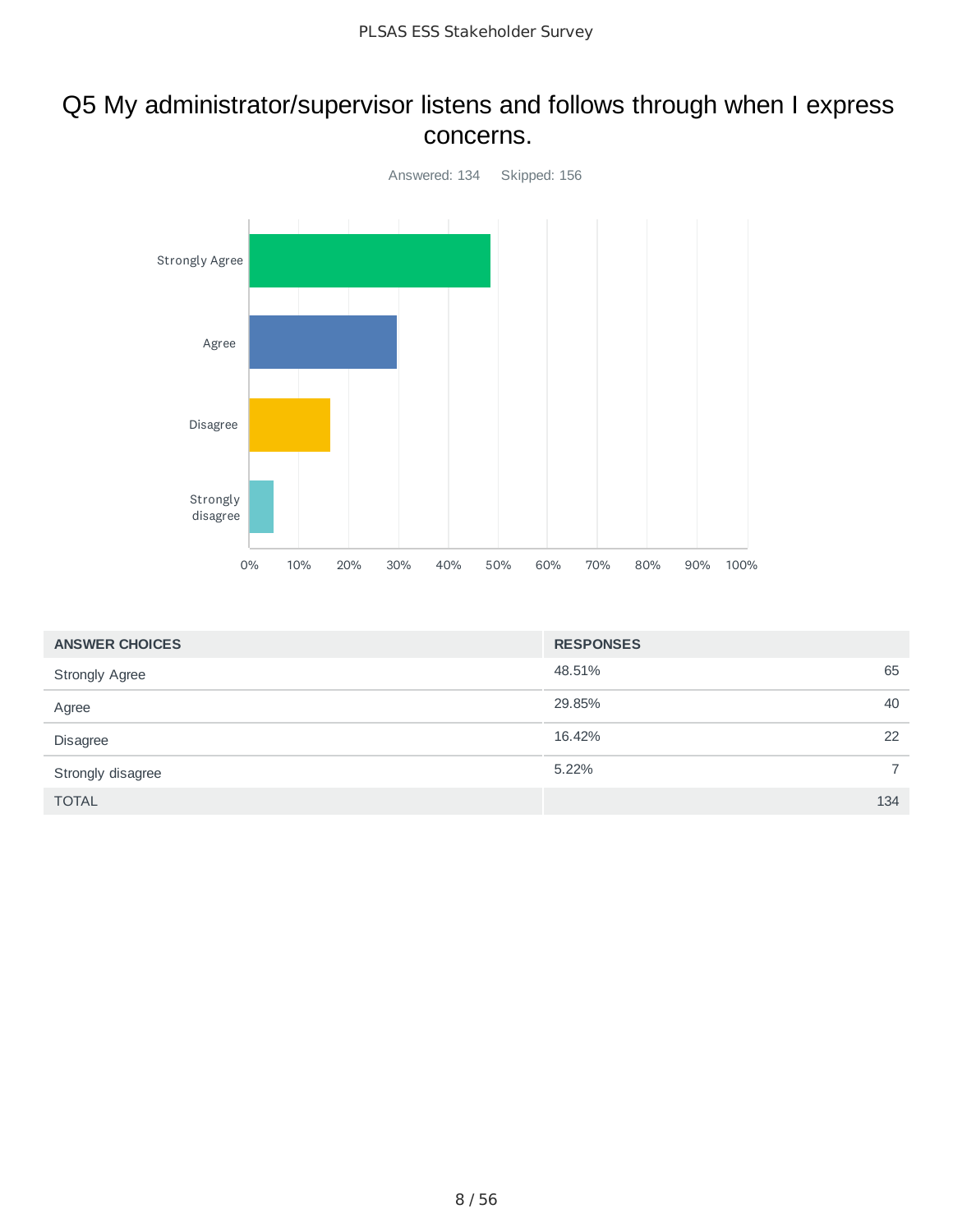#### Q6 My administrator/supervisor communicates in a professional and timely manner.



| <b>ANSWER CHOICES</b> | <b>RESPONSES</b> |                |
|-----------------------|------------------|----------------|
| <b>Strongly Agree</b> | 49.25%           | 66             |
| Agree                 | 35.07%           | 47             |
| <b>Disagree</b>       | 10.45%           | 14             |
| Strongly disagree     | 5.22%            | $\overline{7}$ |
| <b>TOTAL</b>          |                  | 134            |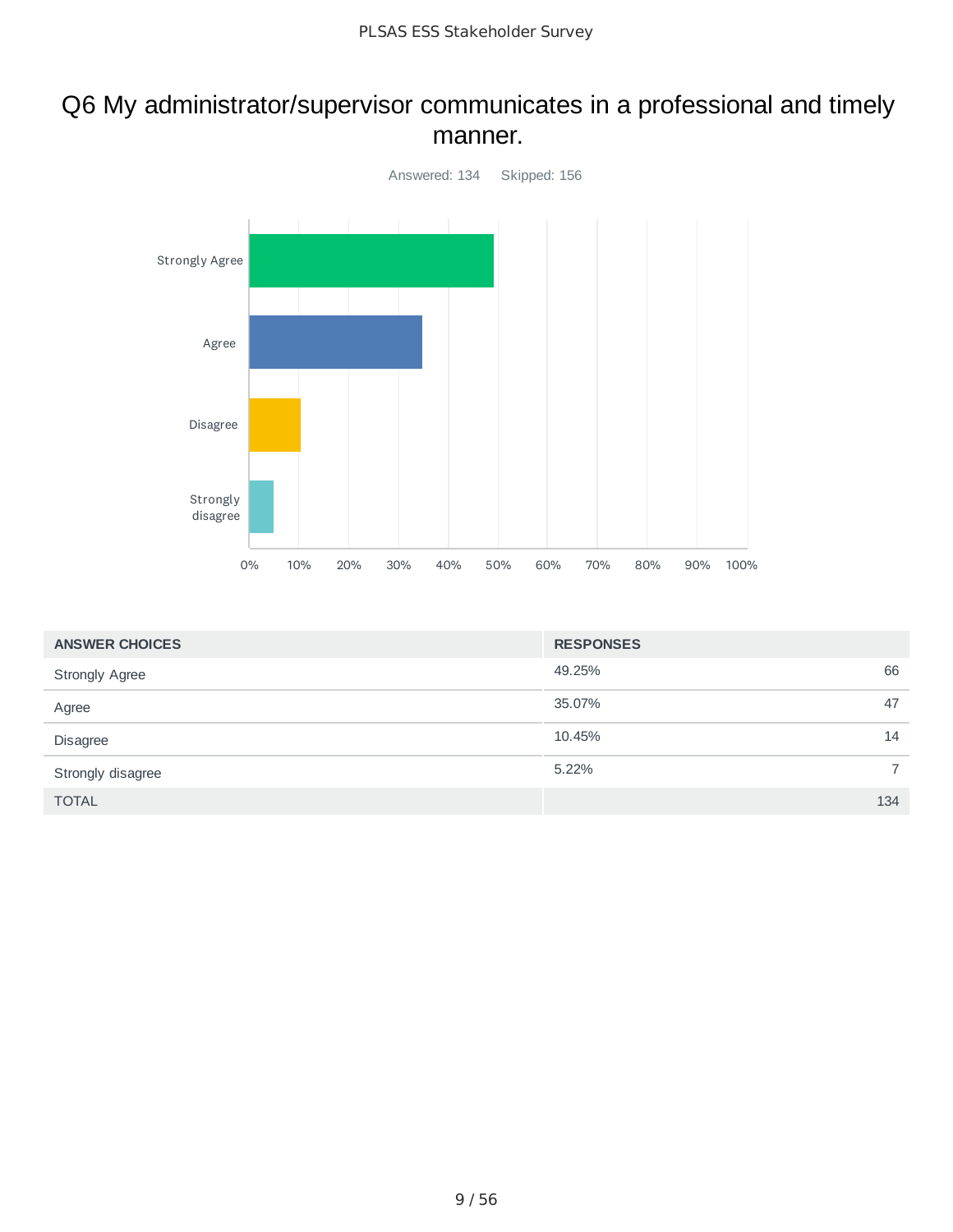# Q7 My administrator/supervisor fosters a shared commitment to high expectations for student achievement.



| <b>ANSWER CHOICES</b> | <b>RESPONSES</b> |     |
|-----------------------|------------------|-----|
| <b>Strongly Agree</b> | 53.08%           | 69  |
| Agree                 | 40.00%           | 52  |
| <b>Disagree</b>       | 5.38%            |     |
| Strongly disagree     | 1.54%            | 2   |
| <b>TOTAL</b>          |                  | 130 |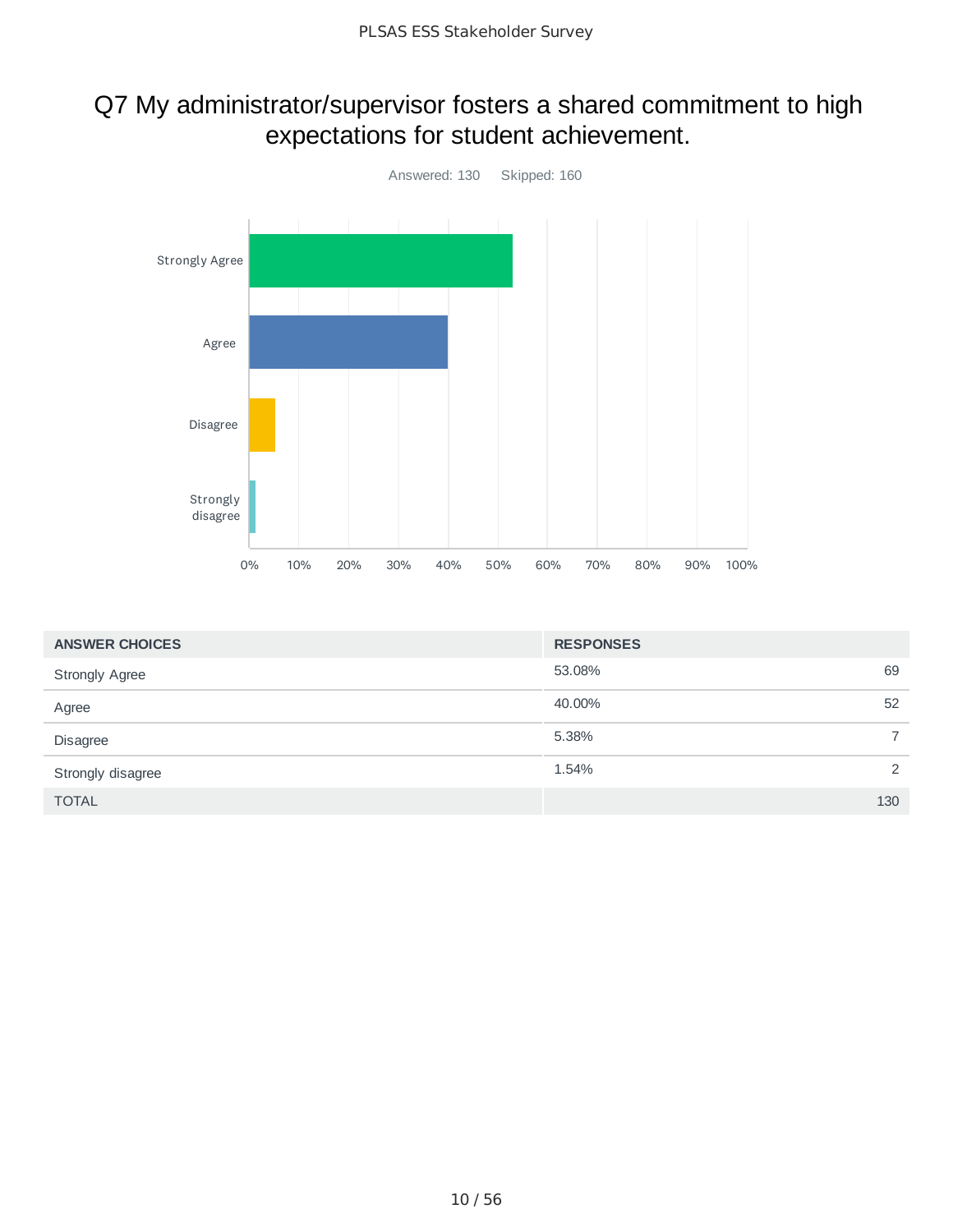# Q8 My administrator/supervisor distributes leadership responsibilities and utilizes shared decision-making opportunities.



| <b>ANSWER CHOICES</b> | <b>RESPONSES</b> |
|-----------------------|------------------|
| <b>Strongly Agree</b> | 65<br>50.00%     |
| Agree                 | 44<br>33.85%     |
| <b>Disagree</b>       | 15<br>11.54%     |
| Strongly disagree     | 6<br>4.62%       |
| <b>TOTAL</b>          | 130              |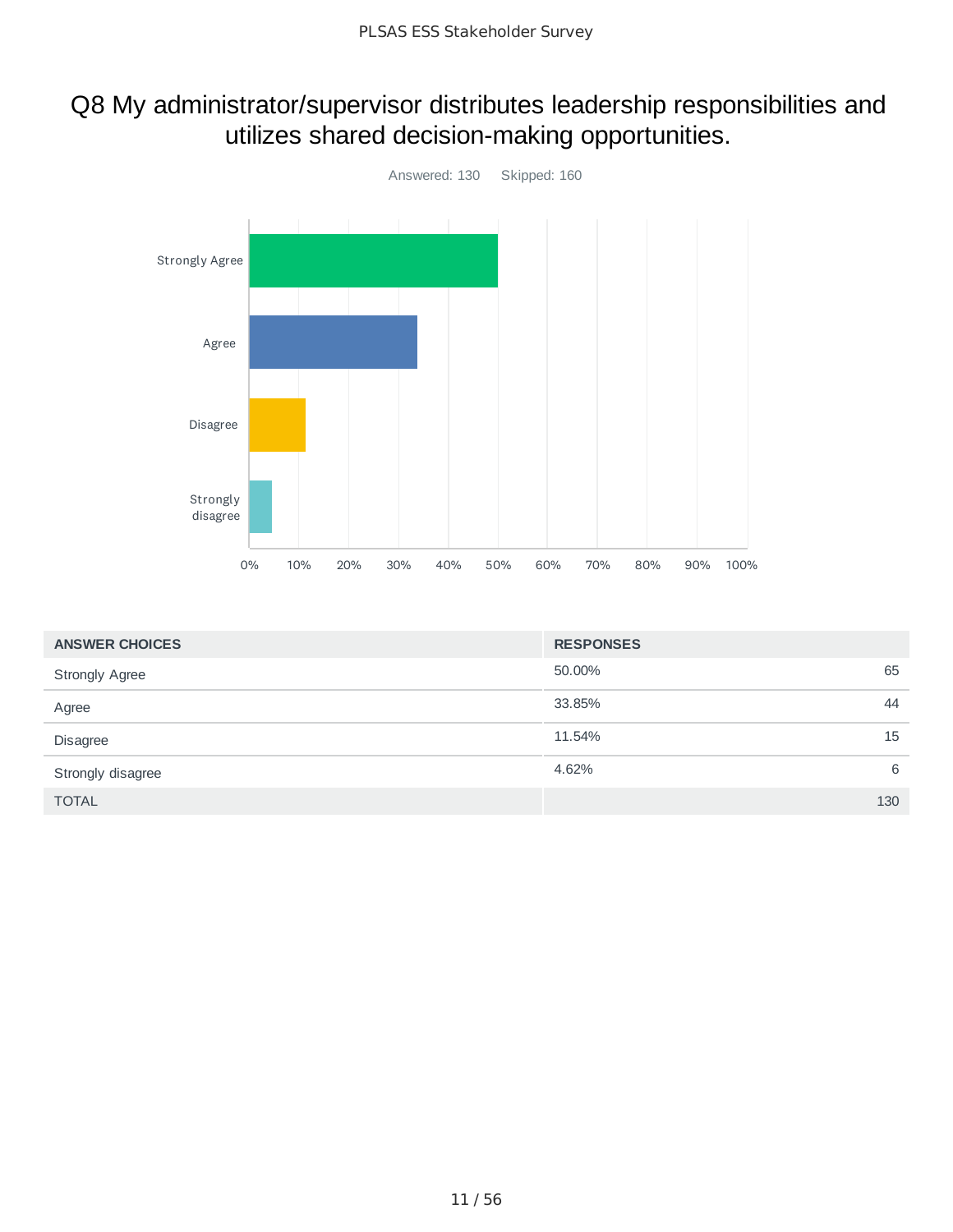

|  |  |  | Q9 Overall, I am satisfied with my administrator/supervisor. |
|--|--|--|--------------------------------------------------------------|
|--|--|--|--------------------------------------------------------------|

| <b>ANSWER CHOICES</b> | <b>RESPONSES</b> |     |
|-----------------------|------------------|-----|
| <b>Strongly Agree</b> | 51.88%           | 69  |
| Agree                 | 30.08%           | 40  |
| Disagree              | 12.78%           | 17  |
| Strongly disagree     | 5.26%            |     |
| <b>TOTAL</b>          |                  | 133 |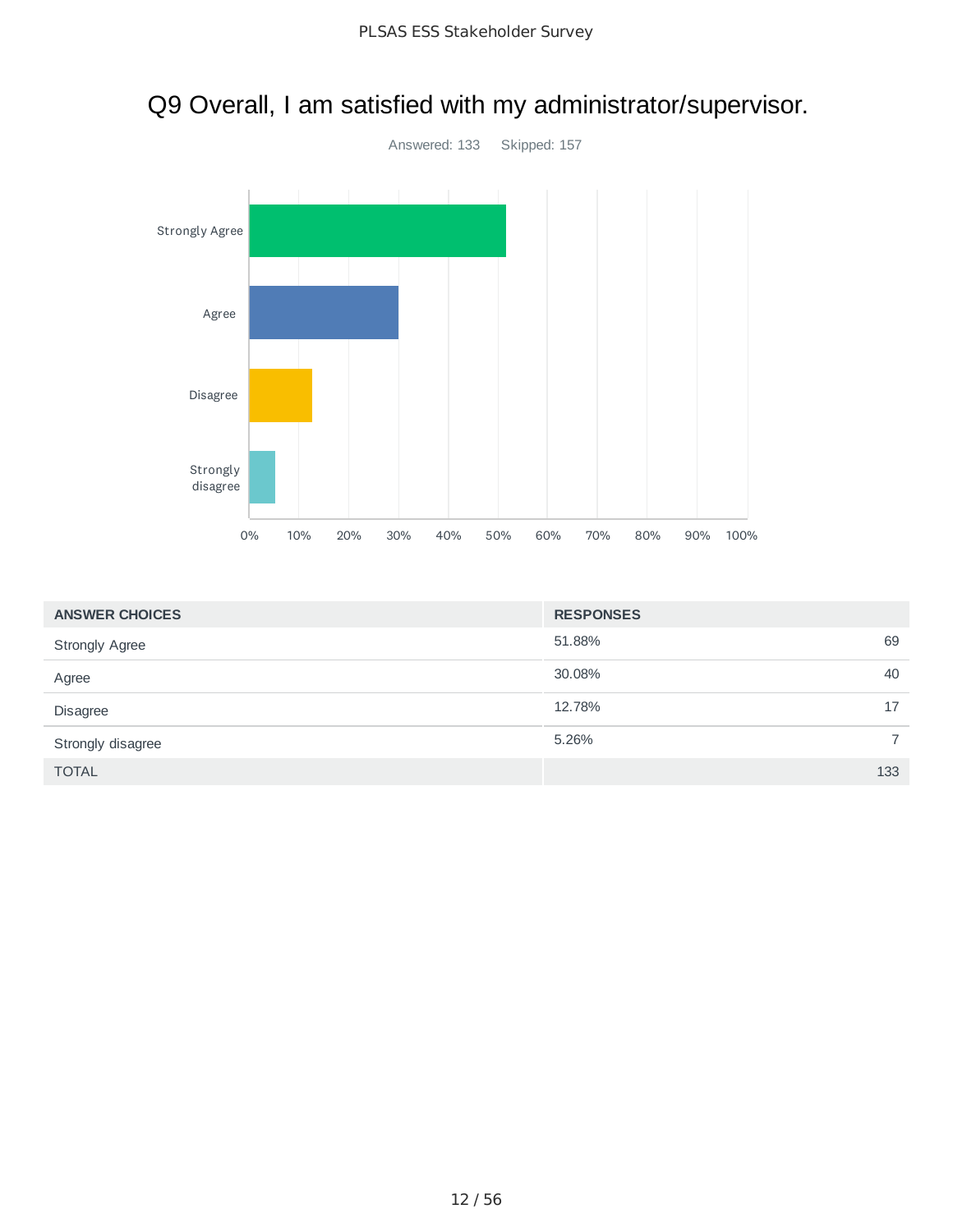# Q11 I work in an environment that supports innovative ideas and practices.



| <b>ANSWER CHOICES</b> | <b>RESPONSES</b> |     |
|-----------------------|------------------|-----|
| Strongly agree        | 20.80%           | 26  |
| Agree                 | 68.00%           | 85  |
| Disagree              | 10.40%           | 13  |
| Strongly disagree     | 0.80%            |     |
| <b>TOTAL</b>          |                  | 125 |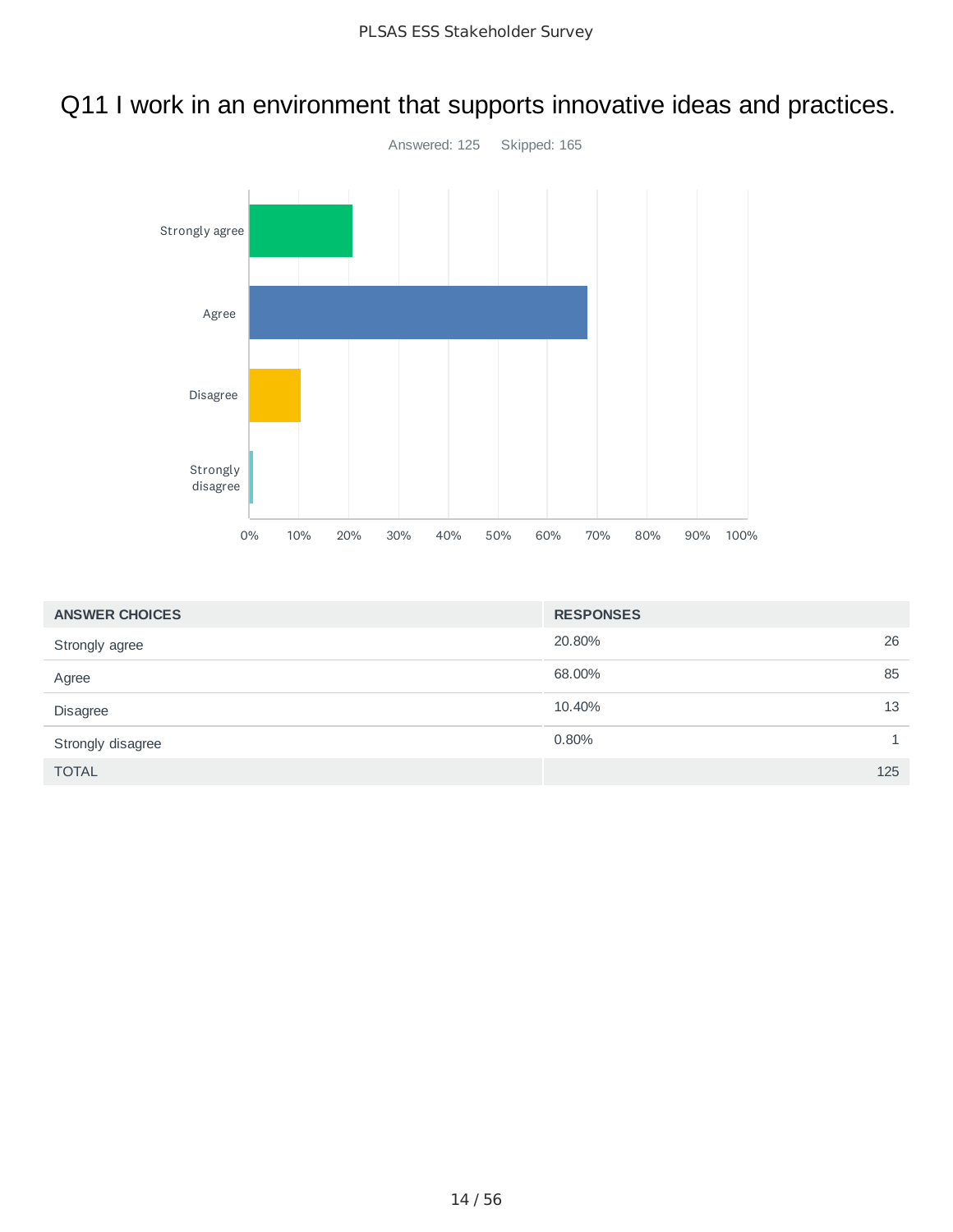

# Q12 I am proud to be associated with PLSAS and its brand.

| <b>ANSWER CHOICES</b> | <b>RESPONSES</b> |             |
|-----------------------|------------------|-------------|
| Strongly agree        | 26.61%           | 33          |
| Agree                 | 58.06%           | 72          |
| Disagree              | 15.32%           | 19          |
| Strongly disagree     | 0.00%            | $\mathbf 0$ |
| <b>TOTAL</b>          |                  | 124         |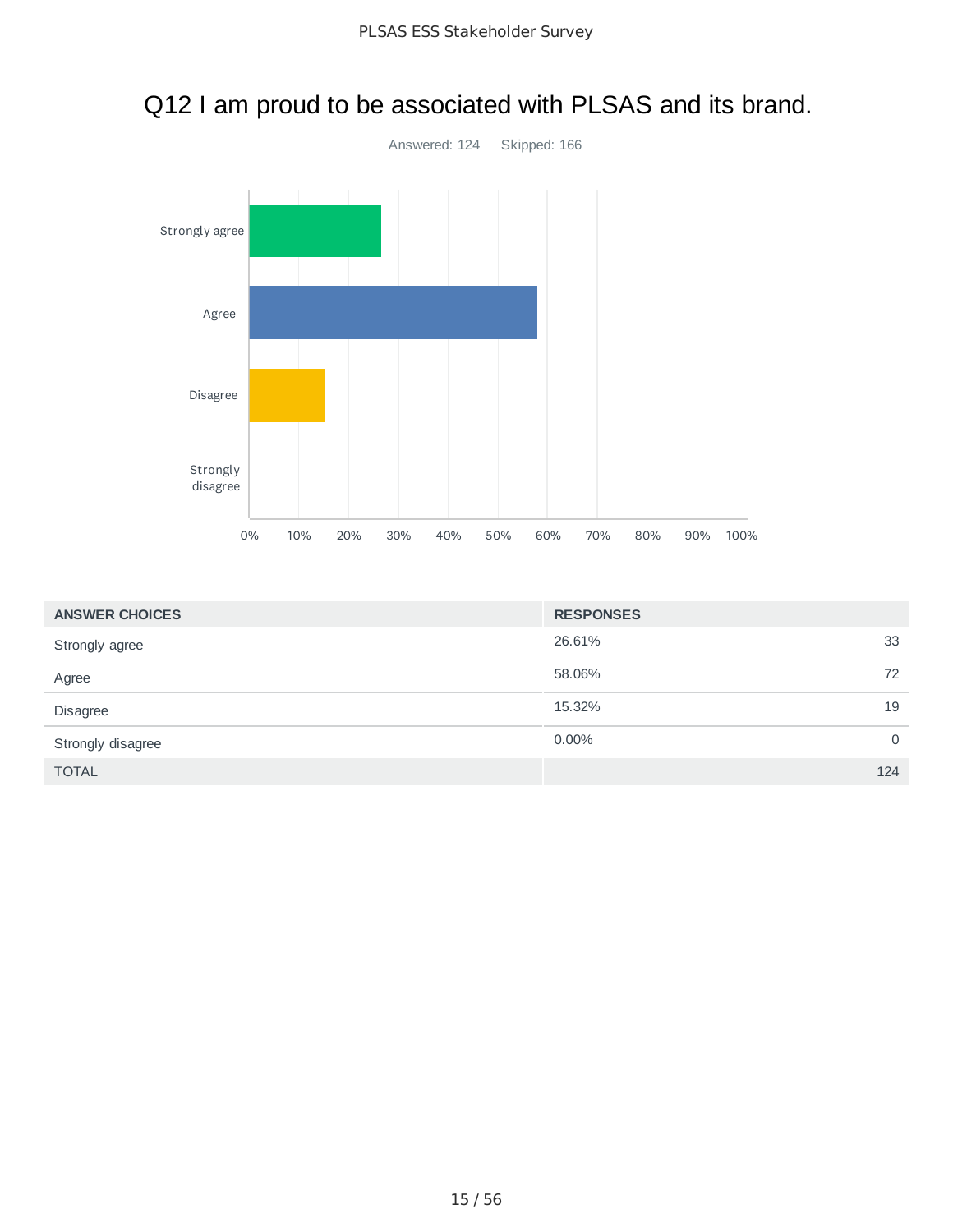### Q13 I am respected and feel a part of the building(s)/department(s) in which I work.



| <b>ANSWER CHOICES</b> | <b>RESPONSES</b> |    |
|-----------------------|------------------|----|
| Strongly agree        | 34.13%<br>43     |    |
| Agree                 | 64<br>50.79%     |    |
| <b>Disagree</b>       | 14.29%           | 18 |
| Strongly disagree     | 0.79%            |    |
| <b>TOTAL</b>          | 126              |    |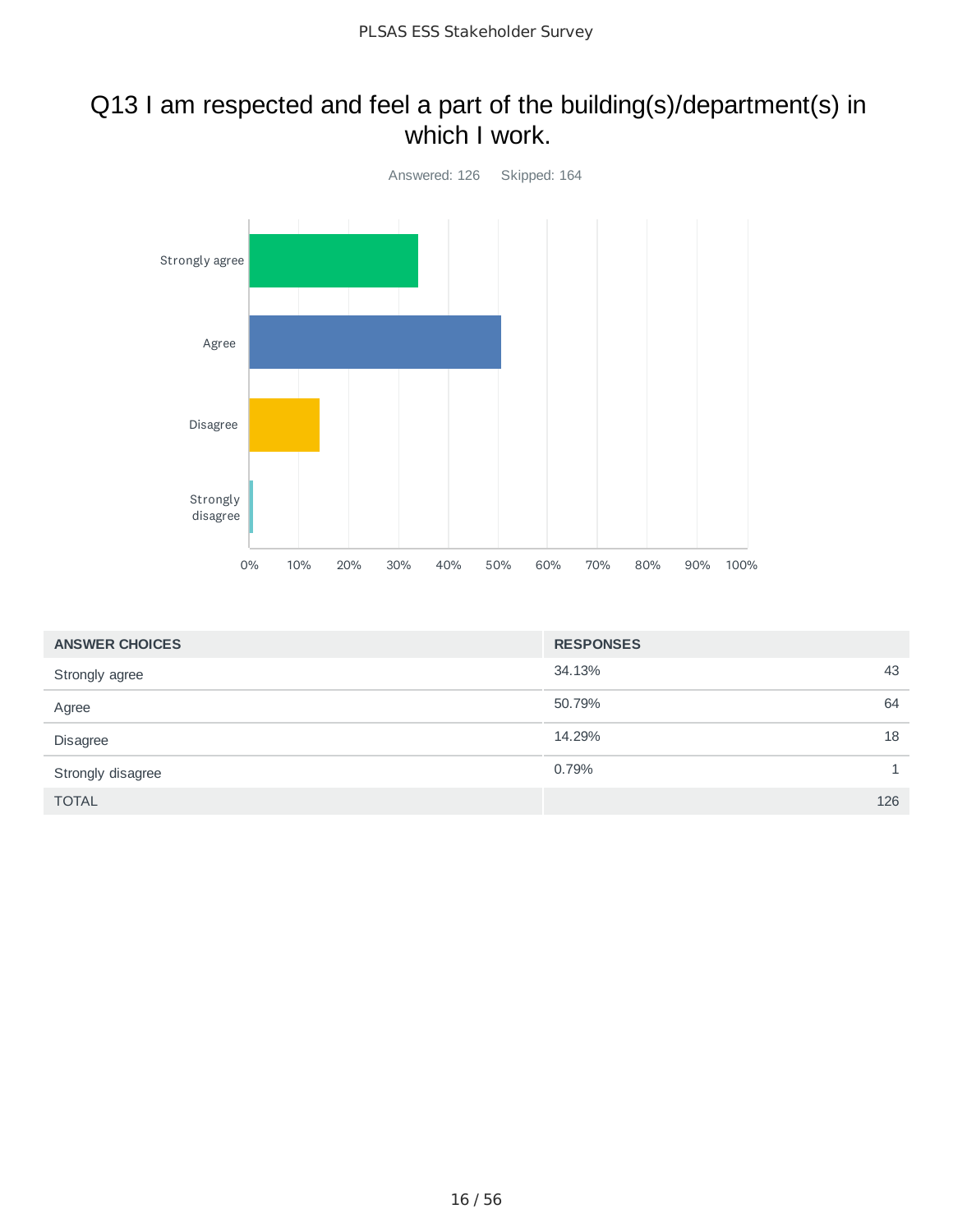#### Q14 I work in an environment that respects diversity and is discriminationfree.



| <b>ANSWER CHOICES</b> | <b>RESPONSES</b> |          |
|-----------------------|------------------|----------|
| Strongly agree        | 36.51%           | 46       |
| Agree                 | 53.17%           | 67       |
| Disagree              | 10.32%           | 13       |
| Strongly disagree     | $0.00\%$         | $\Omega$ |
| <b>TOTAL</b>          |                  | 126      |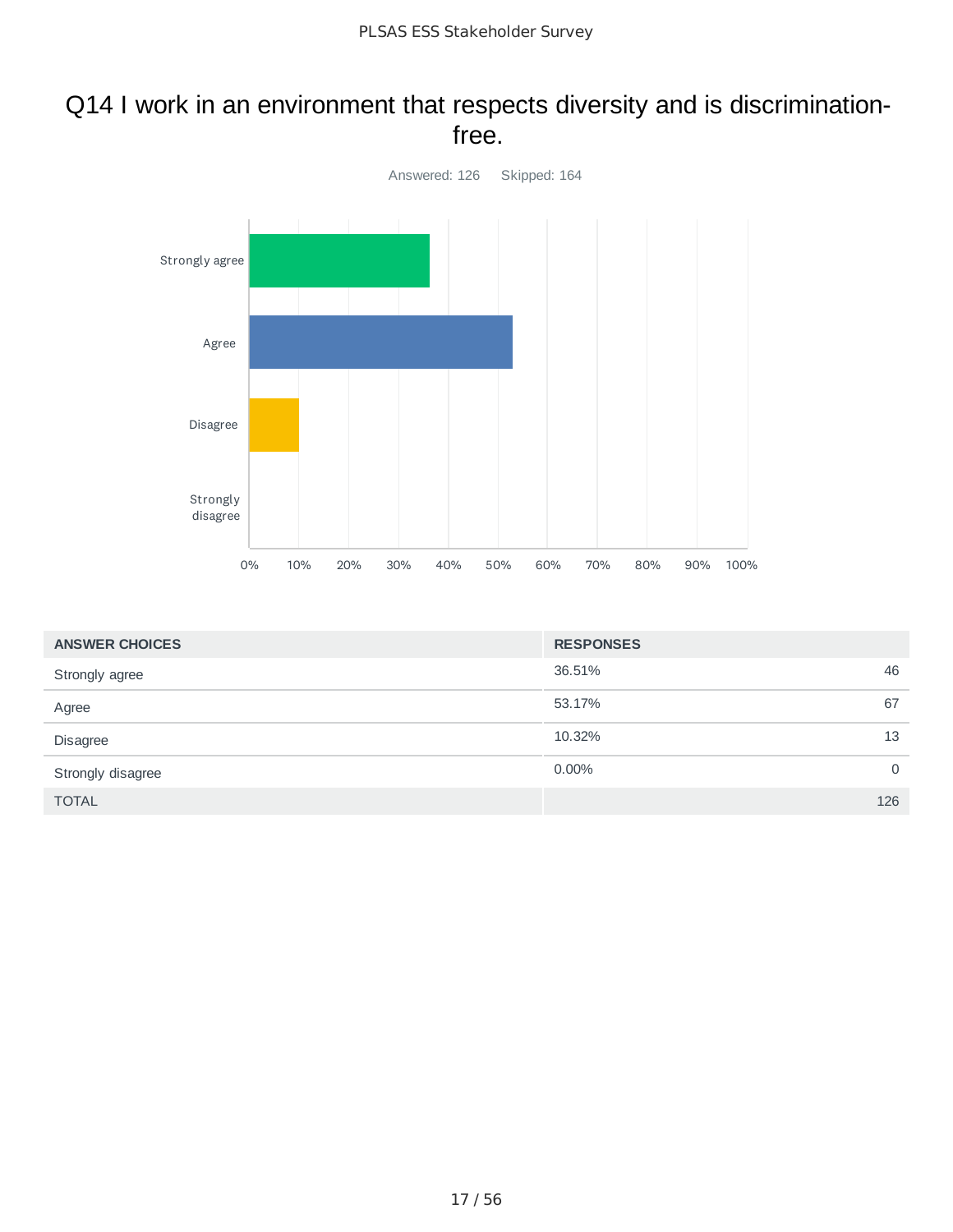

# Q15 I am able to address biased language and behavior.

| <b>ANSWER CHOICES</b> | <b>RESPONSES</b> |     |
|-----------------------|------------------|-----|
| Strongly agree        | 25,00%           | 31  |
| Agree                 | 64.52%           | 80  |
| Disagree              | 9.68%            | 12  |
| Strongly disagree     | 0.81%            |     |
| <b>TOTAL</b>          |                  | 124 |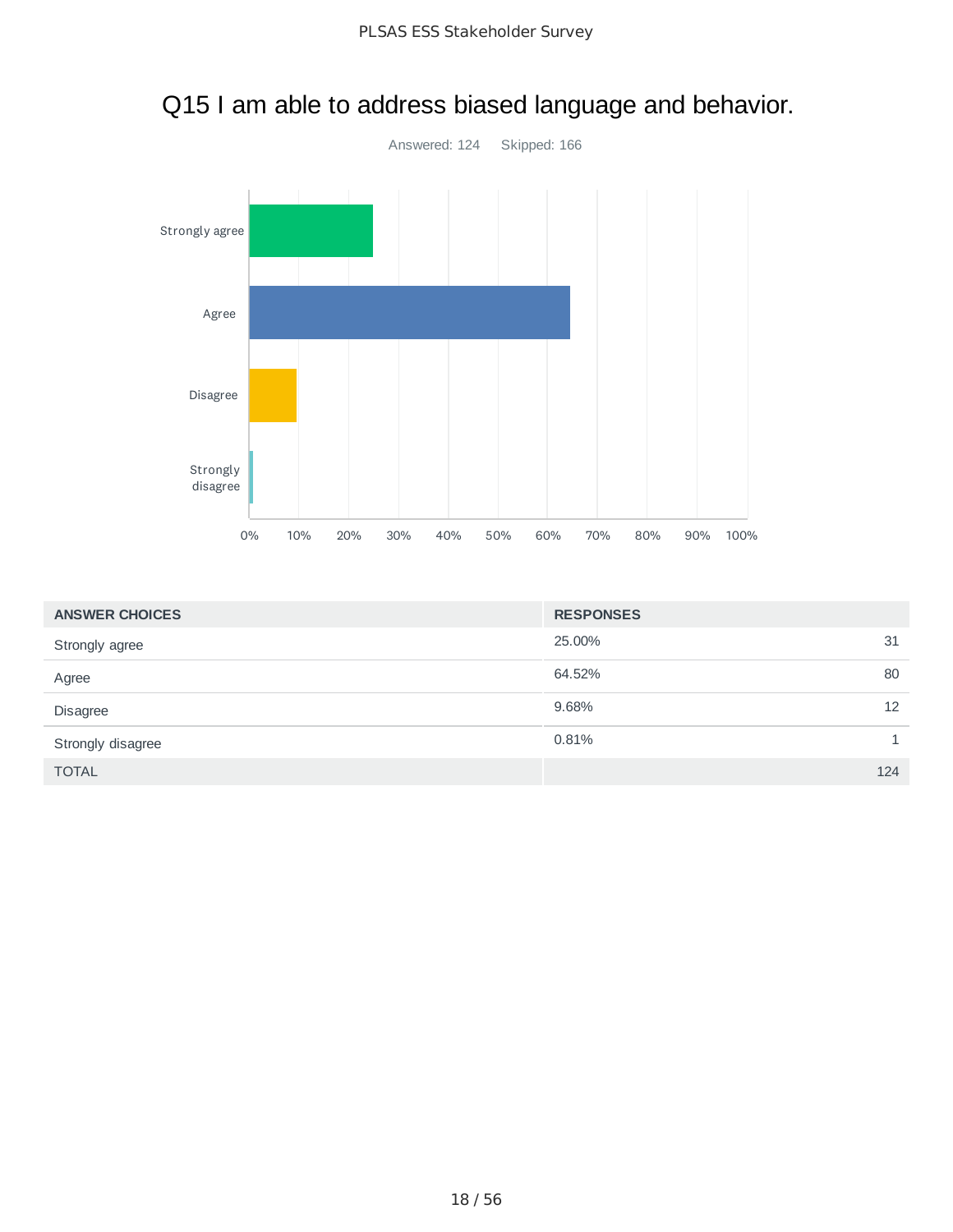#### Q16 I am informed about important district-level dates, activities, events, and information.



| <b>ANSWER CHOICES</b> | <b>RESPONSES</b> |    |
|-----------------------|------------------|----|
| Strongly agree        | 24.00%           | 30 |
| Agree                 | 63.20%           | 79 |
| Disagree              | 12.00%           | 15 |
| Strongly disagree     | 0.80%            |    |
| <b>TOTAL</b>          | 125              |    |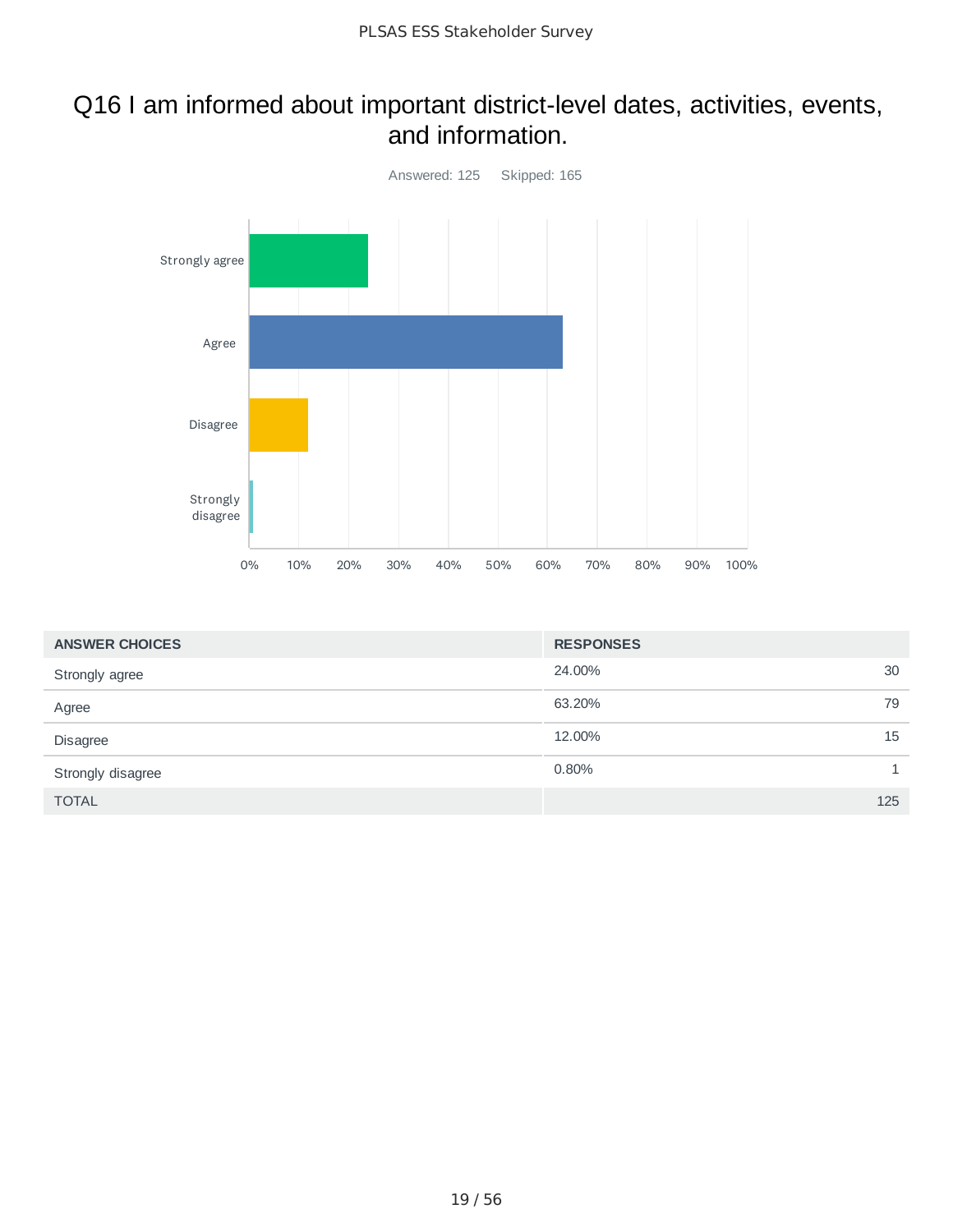## Q17 I have a high-functioning collaborative working relationship with my colleagues.



| <b>ANSWER CHOICES</b> | <b>RESPONSES</b> |          |
|-----------------------|------------------|----------|
| Strongly agree        | 41.13%           | 51       |
| Agree                 | 49.19%           | 61       |
| Disagree              | 9.68%            | 12       |
| Strongly disagree     | $0.00\%$         | $\Omega$ |
| <b>TOTAL</b>          |                  | 124      |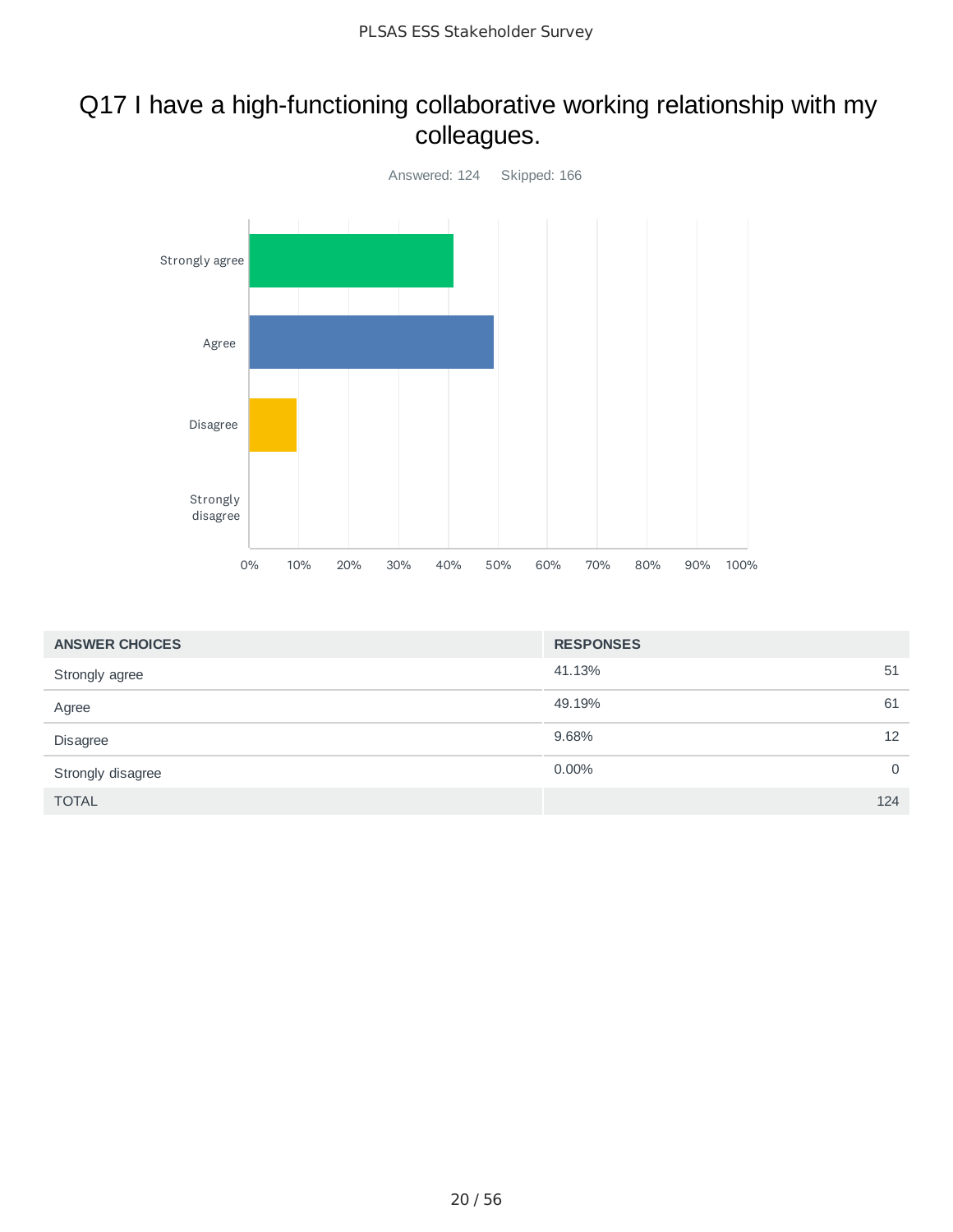## Q18 In this item, the goal is to gather information about district-wide culture; please respond generally: My administrator(s)/supervisor(s) listens and follows through when I express concerns.



| <b>ANSWER CHOICES</b> | <b>RESPONSES</b> |     |
|-----------------------|------------------|-----|
| Strongly agree        | 35.77%           | 44  |
| Agree                 | 44.72%           | 55  |
| Disagree              | 15.45%           | 19  |
| Strongly disagree     | 4.07%            | 5   |
| <b>TOTAL</b>          |                  | 123 |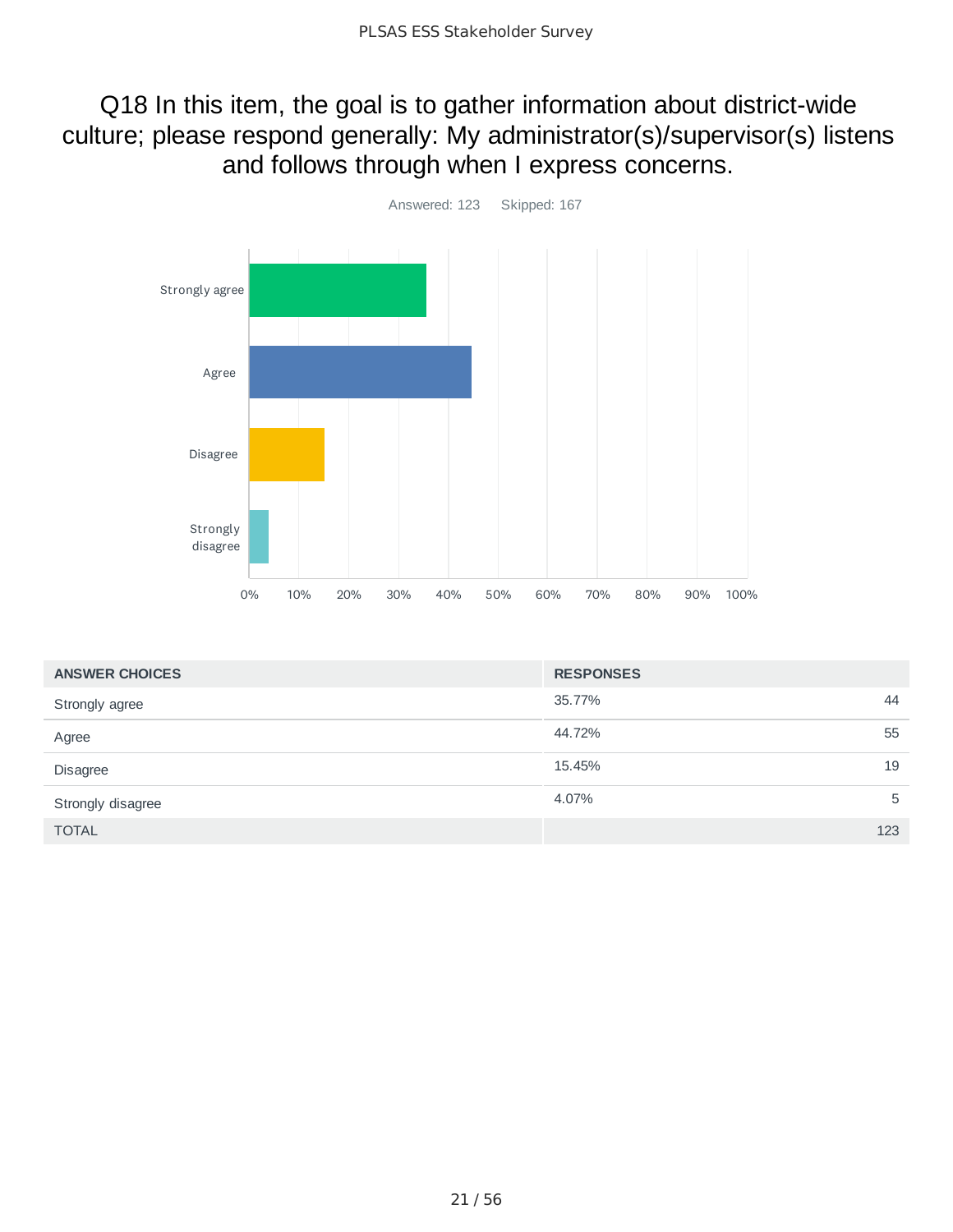## Q19 In this item, the goal is to gather information about district-wide culture; please respond generally: My administrator(s)/supervisor(s) shows appreciation for staff members.



| <b>ANSWER CHOICES</b> | <b>RESPONSES</b> |
|-----------------------|------------------|
| Strongly agree        | 41.80%<br>51     |
| Agree                 | 46.72%<br>57     |
| Disagree              | 9.02%<br>11      |
| Strongly disagree     | 3<br>2.46%       |
| <b>TOTAL</b>          | 122              |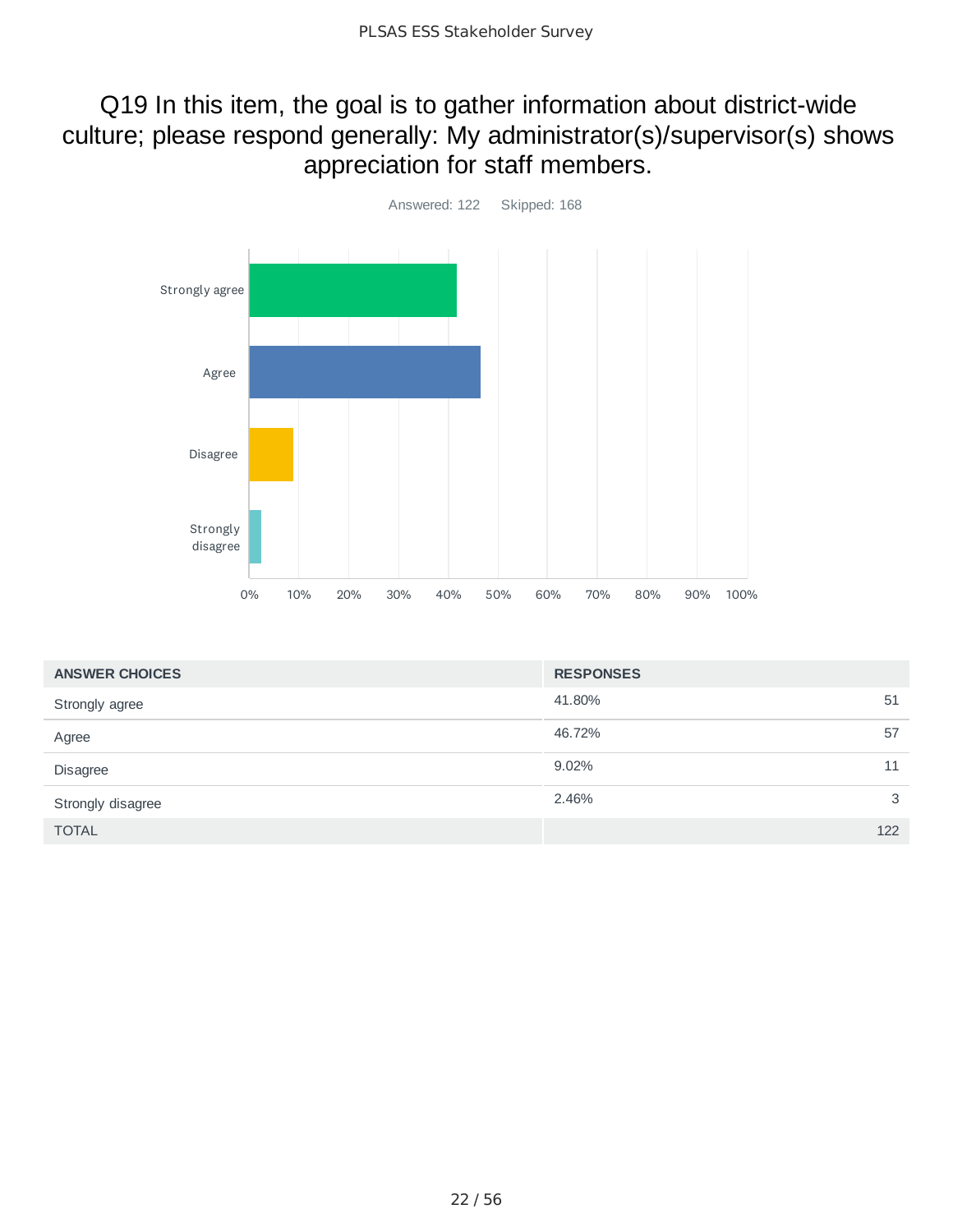# Q20 The Learning, Achievement & Innovation Department staff is responsive to my ideas, needs, and requests.



| <b>ANSWER CHOICES</b> | <b>RESPONSES</b> |
|-----------------------|------------------|
| Strongly agree        | 12.90%<br>16     |
| Agree                 | 37.90%<br>47     |
| Disagree              | 8.06%<br>10      |
| Strongly disagree     | 0.00%<br>0       |
| Not applicable        | 41.13%<br>51     |
| <b>TOTAL</b>          | 124              |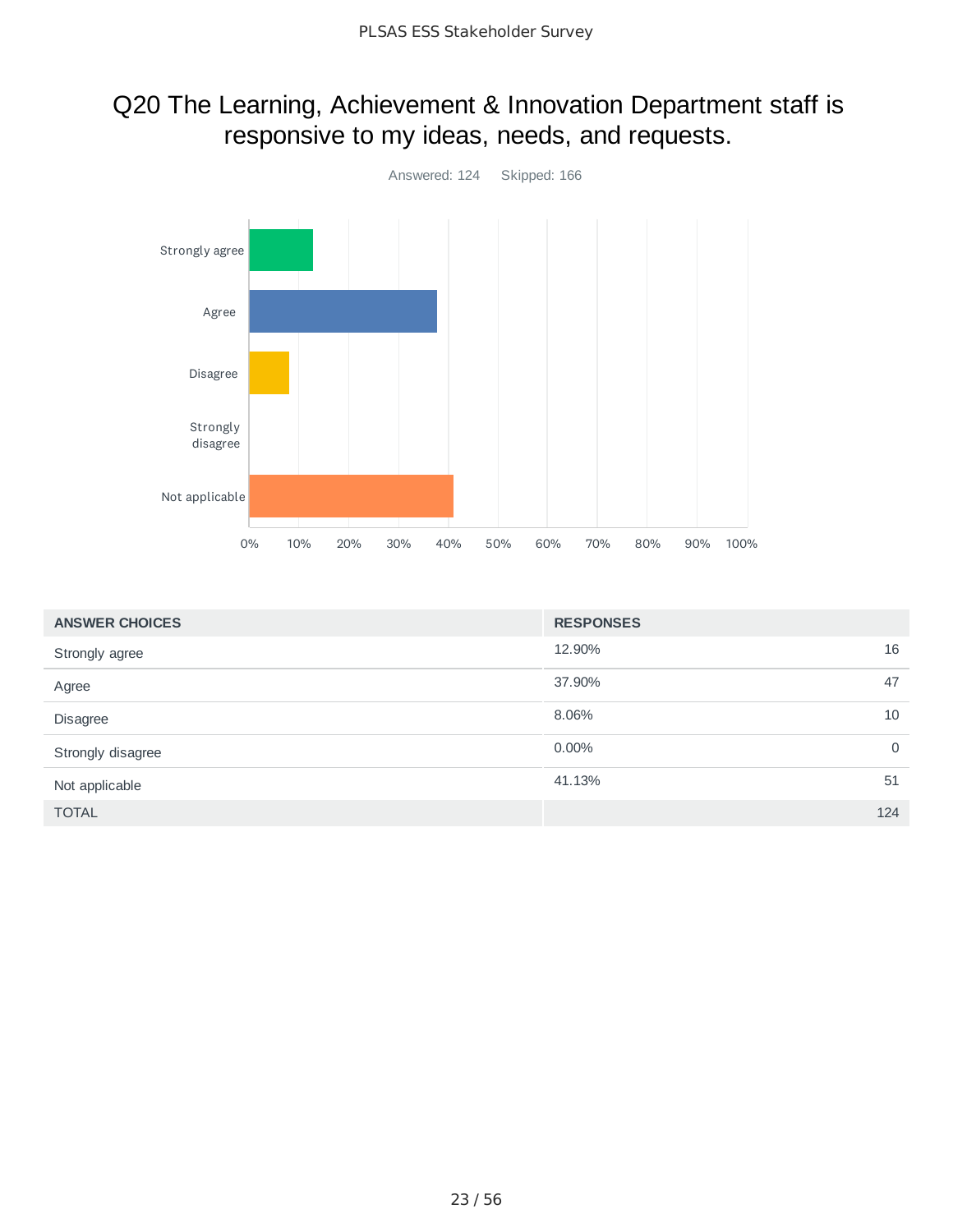## Q21 The District Technology Department provides a high level of customer service that meets my needs.



| <b>ANSWER CHOICES</b> | <b>RESPONSES</b> |     |
|-----------------------|------------------|-----|
| Strongly agree        | 34.40%           | 43  |
| Agree                 | 36.80%           | 46  |
| <b>Disagree</b>       | 8.00%            | 10  |
| Strongly disagree     | 4.00%            | 5   |
| Not applicable        | 16.80%           | 21  |
| <b>TOTAL</b>          |                  | 125 |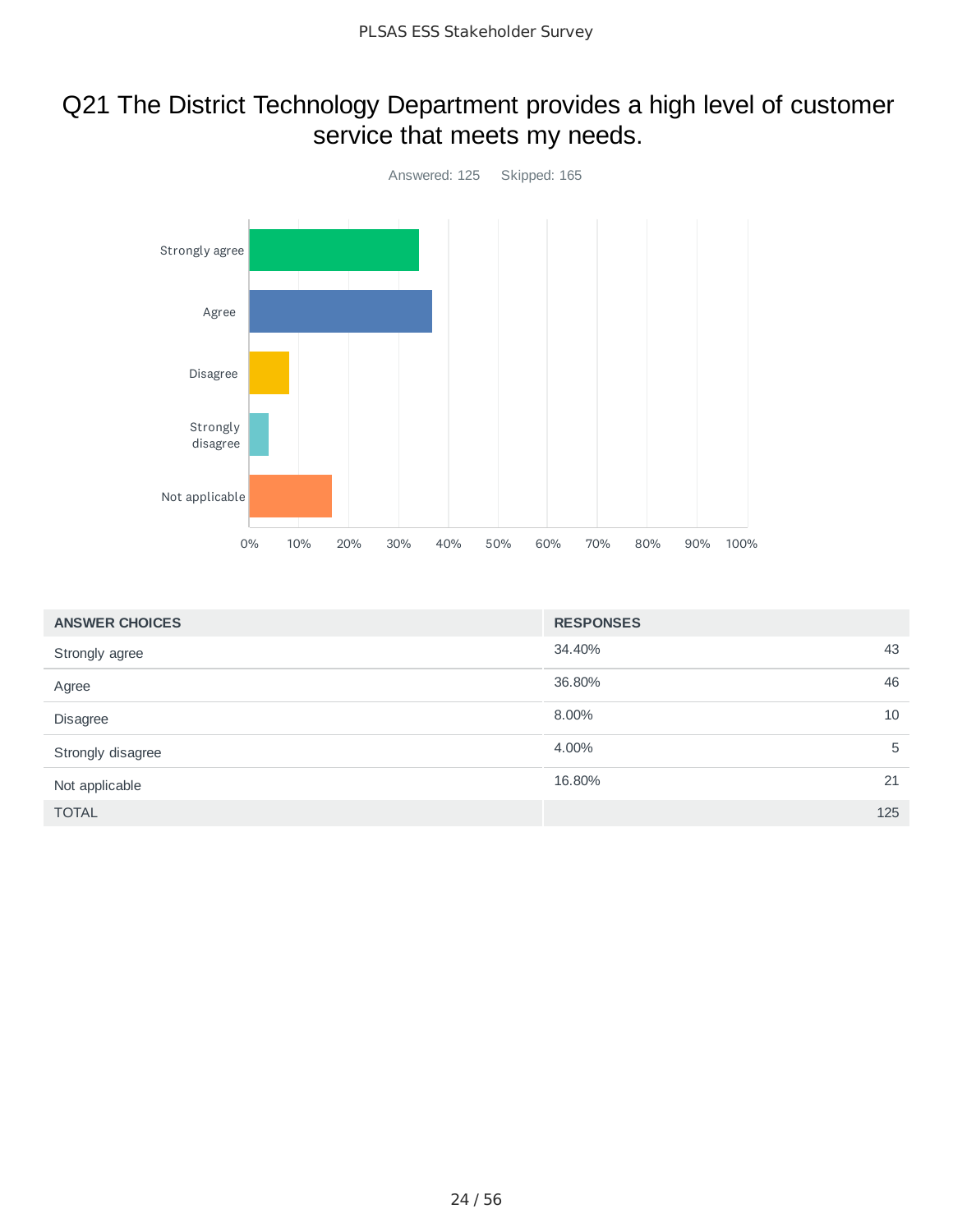## Q22 The Special Education Department works in collaboration with general education to support and provide specialized instruction and accommodations in my classroom.



| <b>ANSWER CHOICES</b> | <b>RESPONSES</b> |
|-----------------------|------------------|
| Strongly agree        | 22<br>17.89%     |
| Agree                 | 44<br>35.77%     |
| Disagree              | 10<br>8.13%      |
| Strongly disagree     | 1.63%<br>2       |
| Not applicable        | 36.59%<br>45     |
| <b>TOTAL</b>          | 123              |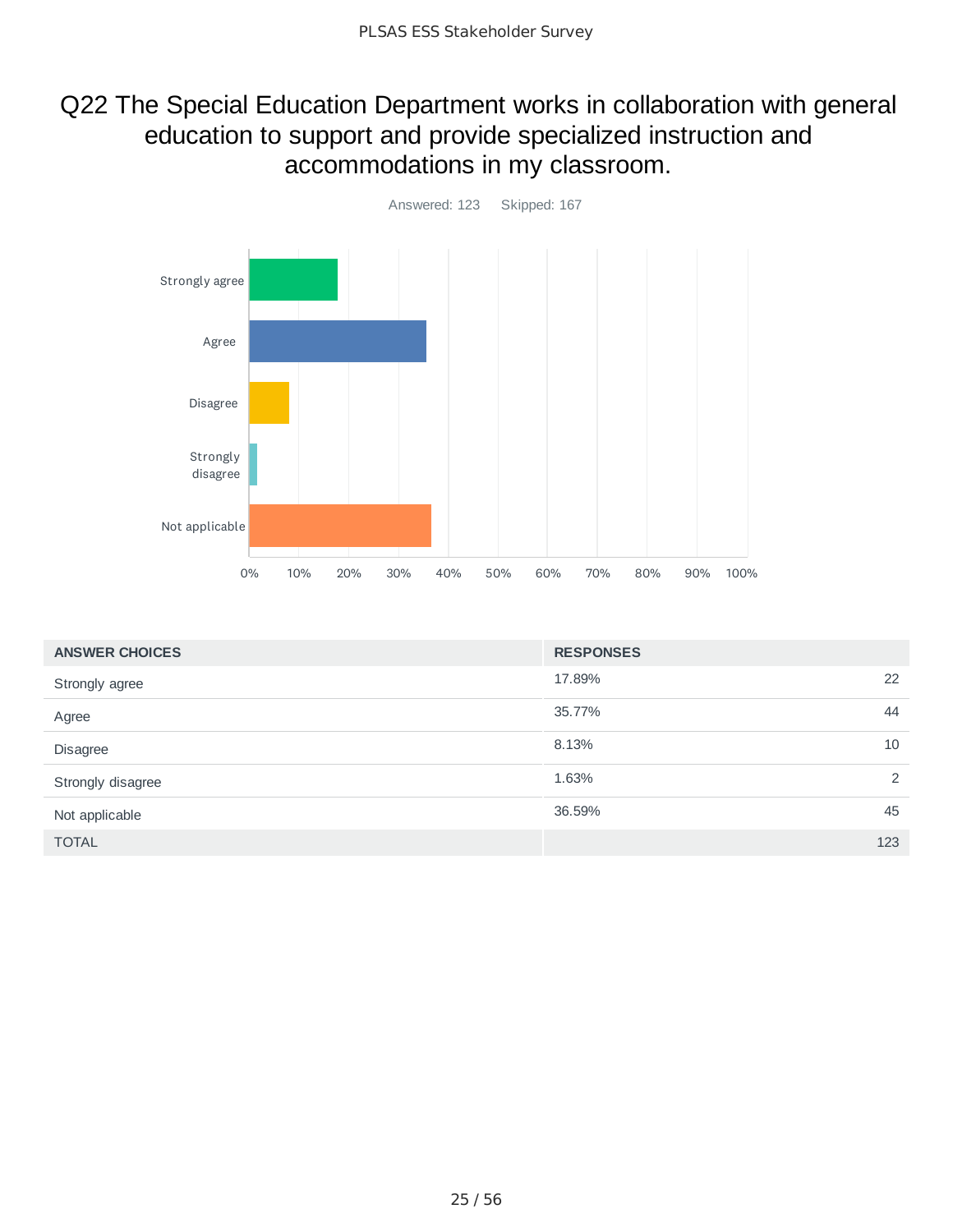#### Q23 The Human Resources Department provides timely and accurate customer service.



| <b>ANSWER CHOICES</b> | <b>RESPONSES</b> |     |
|-----------------------|------------------|-----|
| Strongly agree        | 23.20%           | 29  |
| Agree                 | 57.60%           | 72  |
| <b>Disagree</b>       | 10.40%           | 13  |
| Strongly disagree     | 2.40%            | 3   |
| Not applicable        | 6.40%            | 8   |
| <b>TOTAL</b>          |                  | 125 |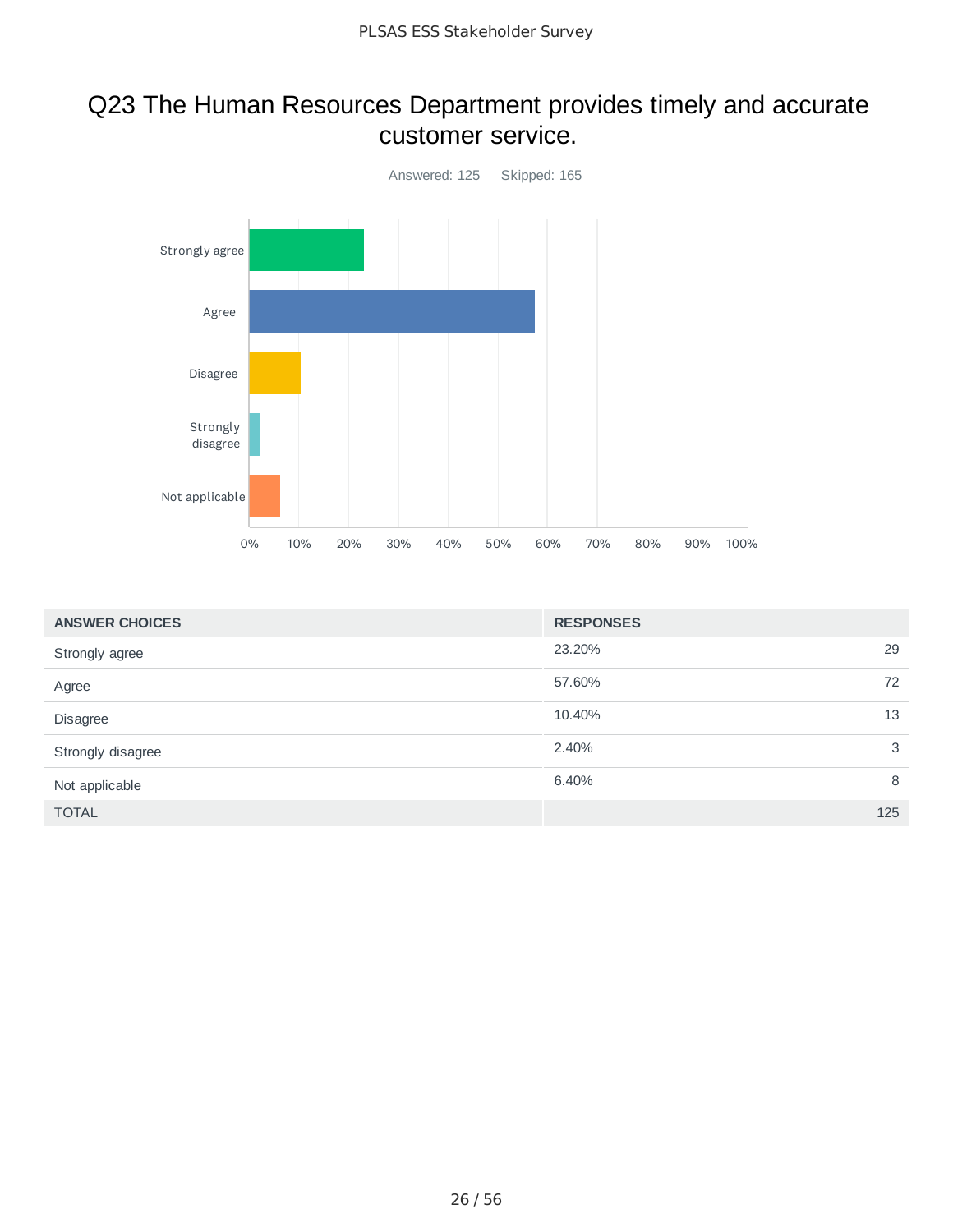# Q24 I have learned more about my benefits and leave options this year.



| <b>ANSWER CHOICES</b> | <b>RESPONSES</b> |     |
|-----------------------|------------------|-----|
| Strongly agree        | 15.45%           | 19  |
| Agree                 | 60.16%           | 74  |
| Disagree              | 21.95%           | 27  |
| Strongly disagree     | 2.44%            | 3   |
| <b>TOTAL</b>          |                  | 123 |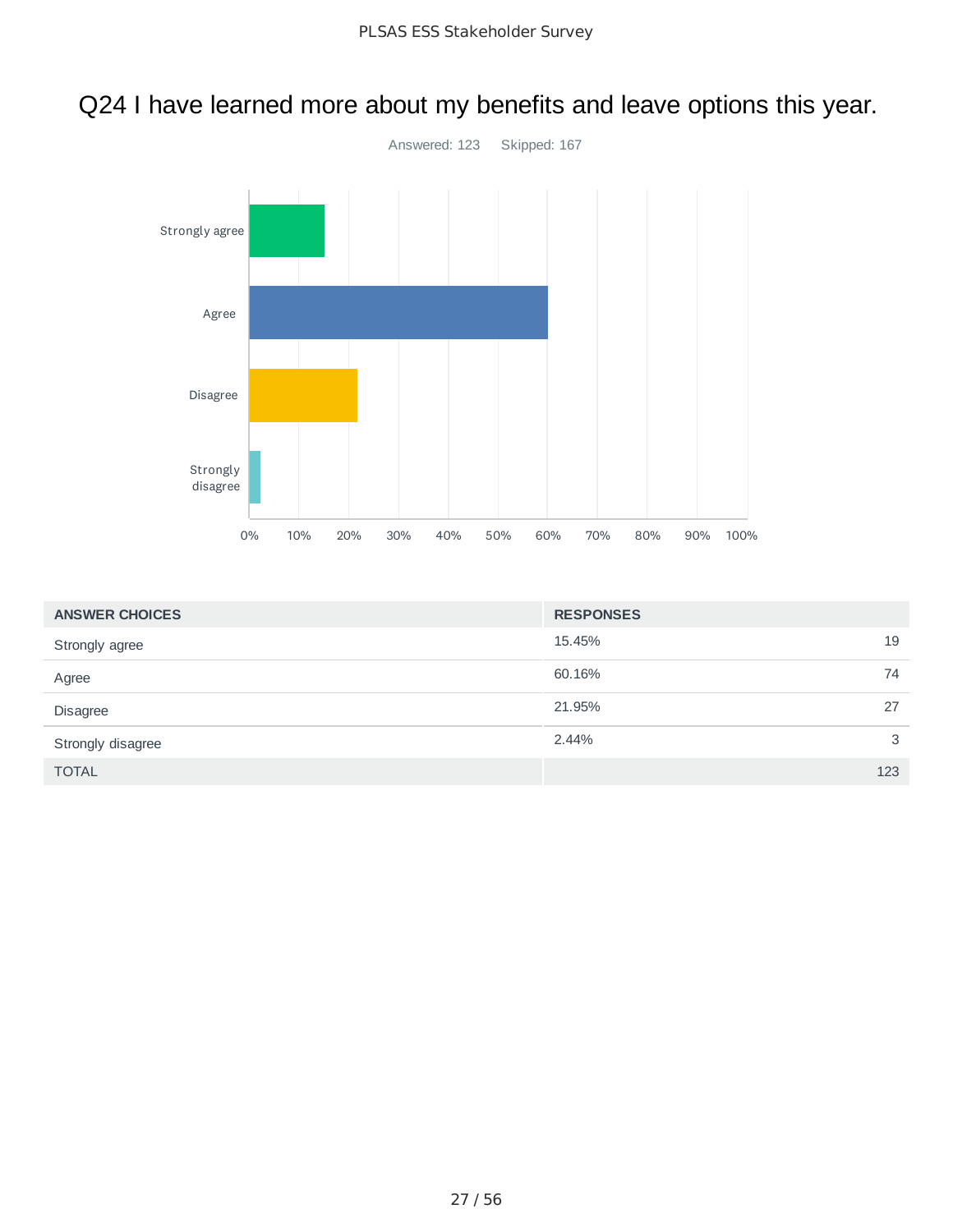## Q25 I know where to go and who to ask if I have a Human Resources question or need.



| <b>ANSWER CHOICES</b> | <b>RESPONSES</b> |              |
|-----------------------|------------------|--------------|
| Strongly agree        | 24.80%           | 31           |
| Agree                 | 64.80%           | 81           |
| Disagree              | 9.60%            | 12           |
| Strongly disagree     | 0.80%            | $\mathbf{1}$ |
| <b>TOTAL</b>          |                  | 125          |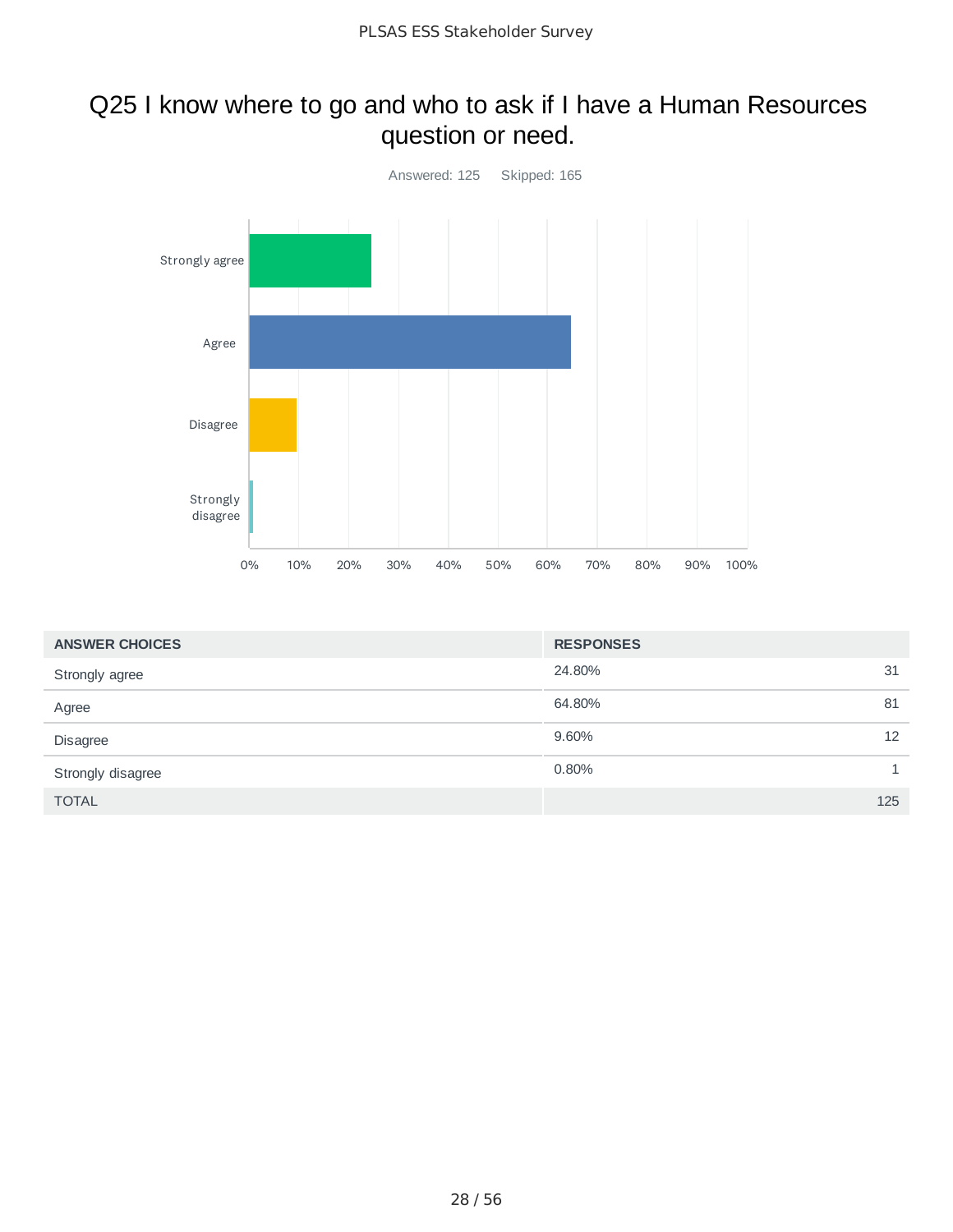## Q26 The Business Services Department provides a high level of customer service that meets my needs.



| <b>ANSWER CHOICES</b> | <b>RESPONSES</b> |     |
|-----------------------|------------------|-----|
| Strongly agree        | 11.29%           | 14  |
| Agree                 | 39.52%           | 49  |
| Disagree              | 9.68%            | 12  |
| Strongly disagree     | 1.61%            | 2   |
| Not applicable        | 37.90%           | 47  |
| <b>TOTAL</b>          |                  | 124 |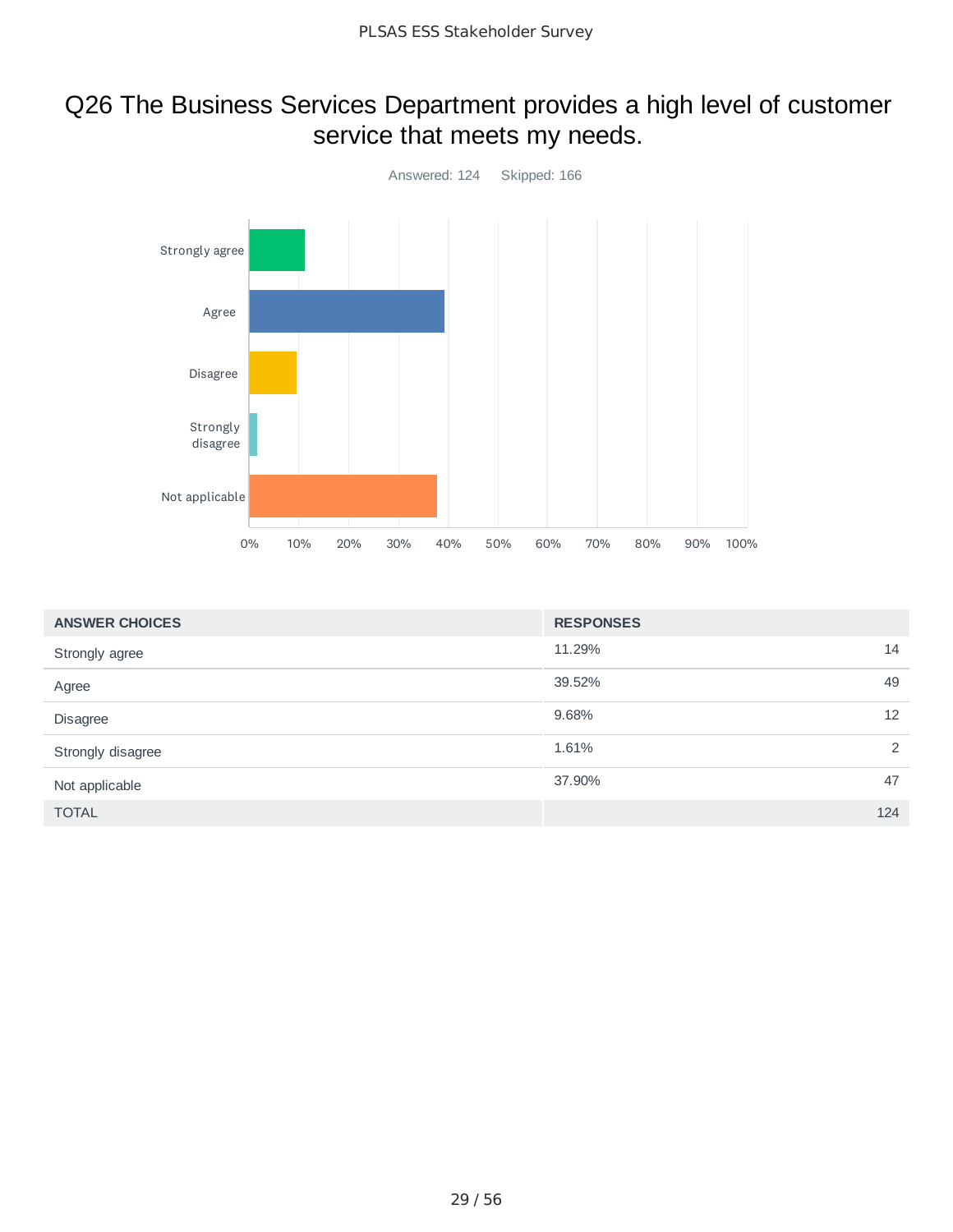#### Q27 The District Operations, Transportation, Health and Safety Department provides a high level of customer service that meets my needs.



| <b>ANSWER CHOICES</b> | <b>RESPONSES</b> |             |
|-----------------------|------------------|-------------|
| Strongly agree        | 17.21%<br>21     |             |
| Agree                 | 52.46%           | 64          |
| Disagree              | 4.10%            | 5           |
| Strongly disagree     | 0.00%            | $\mathbf 0$ |
| Not applicable        | 26.23%           | 32          |
| <b>TOTAL</b>          | 122              |             |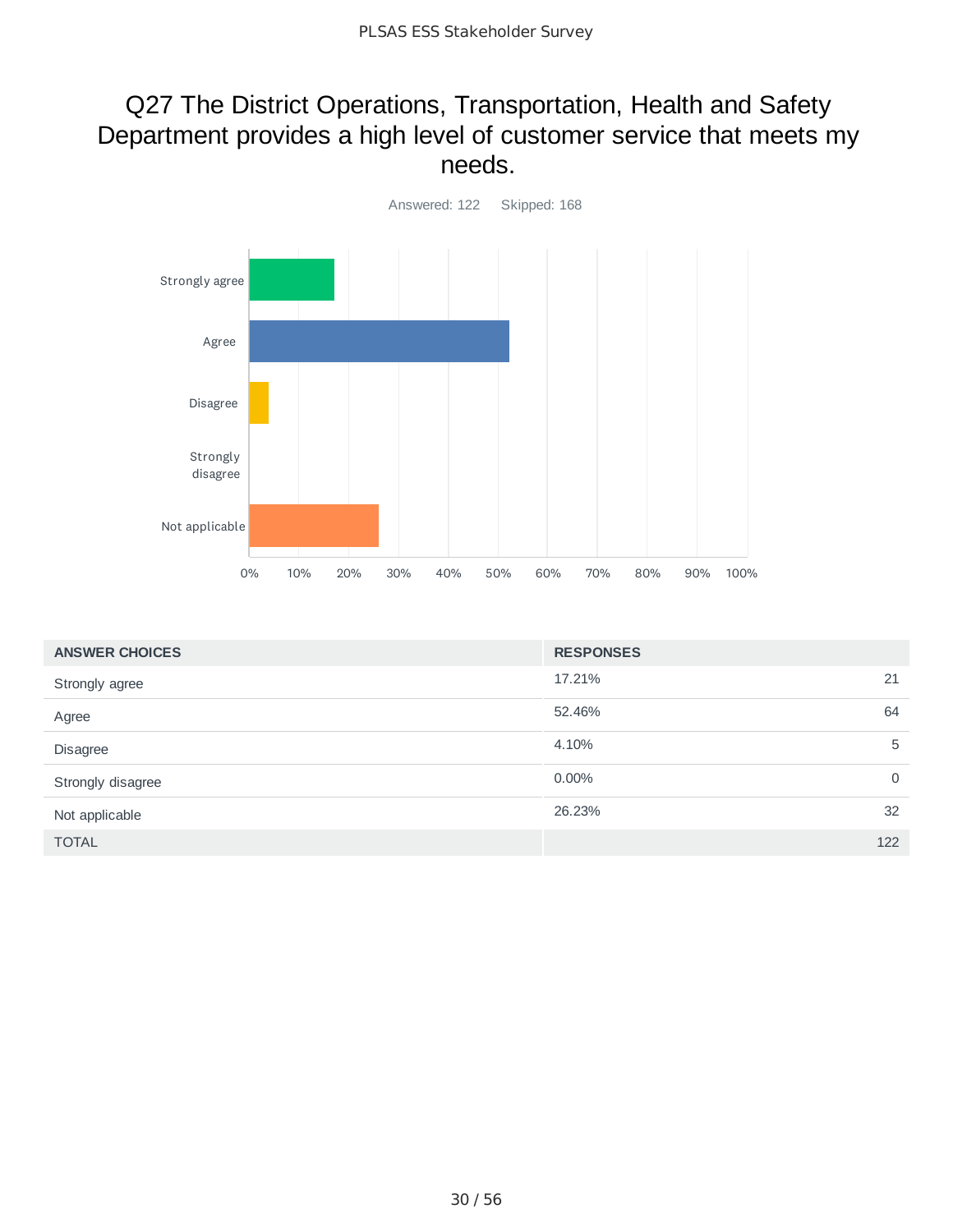## Q28 The School Board provides the vision and mission necessary to meet the needs of students in our community.



| <b>ANSWER CHOICES</b> | <b>RESPONSES</b> |   |
|-----------------------|------------------|---|
| Strongly agree        | 18<br>14.40%     |   |
| Agree                 | 45.60%<br>57     |   |
| Disagree              | 18.40%<br>23     |   |
| Strongly disagree     | 4.00%            | 5 |
| Unsure                | 22<br>17.60%     |   |
| <b>TOTAL</b>          | 125              |   |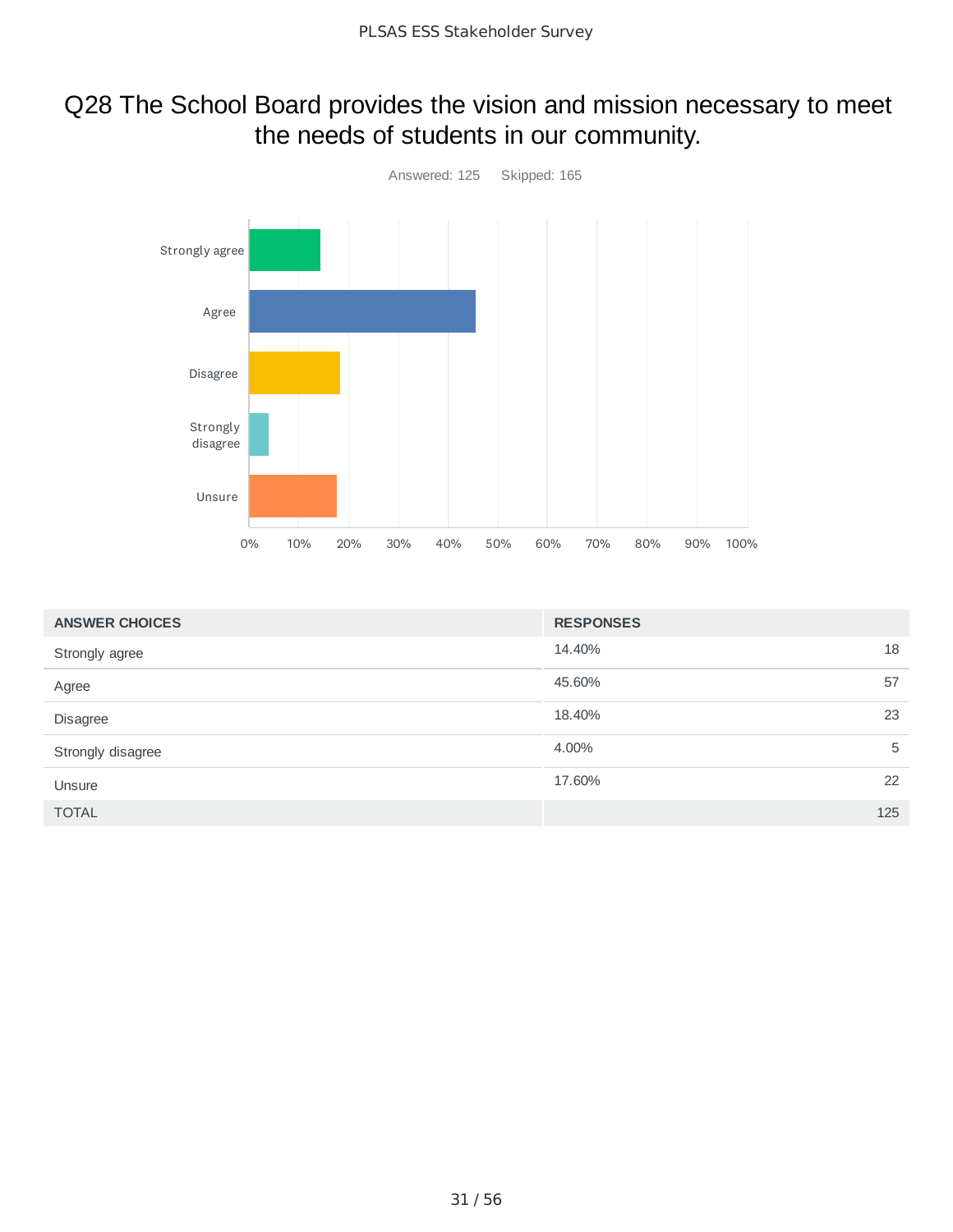## Q29 The School Board aligns the resources of the district to the goals they hope to achieve.



| <b>ANSWER CHOICES</b> | <b>RESPONSES</b> |   |
|-----------------------|------------------|---|
| Strongly agree        | 11.20%<br>14     |   |
| Agree                 | 44.80%<br>56     |   |
| Disagree              | 20<br>16.00%     |   |
| Strongly disagree     | 4.80%            | 6 |
| Unsure                | 23.20%<br>29     |   |
| <b>TOTAL</b>          | 125              |   |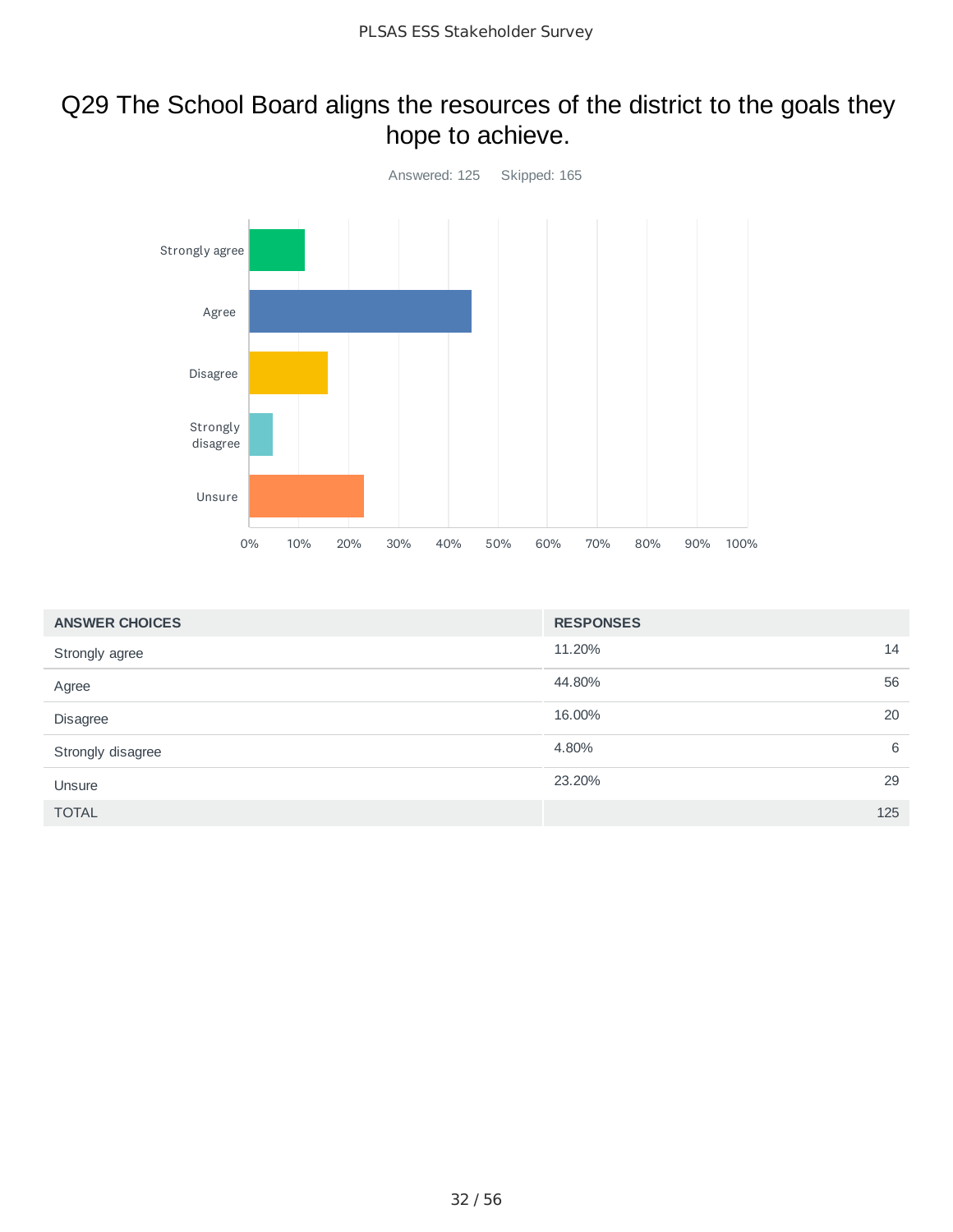### Q30 The School Board encourages community and staff collaboration in the direction of the school district.



| <b>ANSWER CHOICES</b> | <b>RESPONSES</b>        |
|-----------------------|-------------------------|
| Strongly agree        | 19<br>15.20%            |
| Agree                 | 52<br>41.60%            |
| Disagree              | 16.80%<br>21            |
| Strongly disagree     | 3.20%<br>$\overline{4}$ |
| Unsure                | 23.20%<br>29            |
| <b>TOTAL</b>          | 125                     |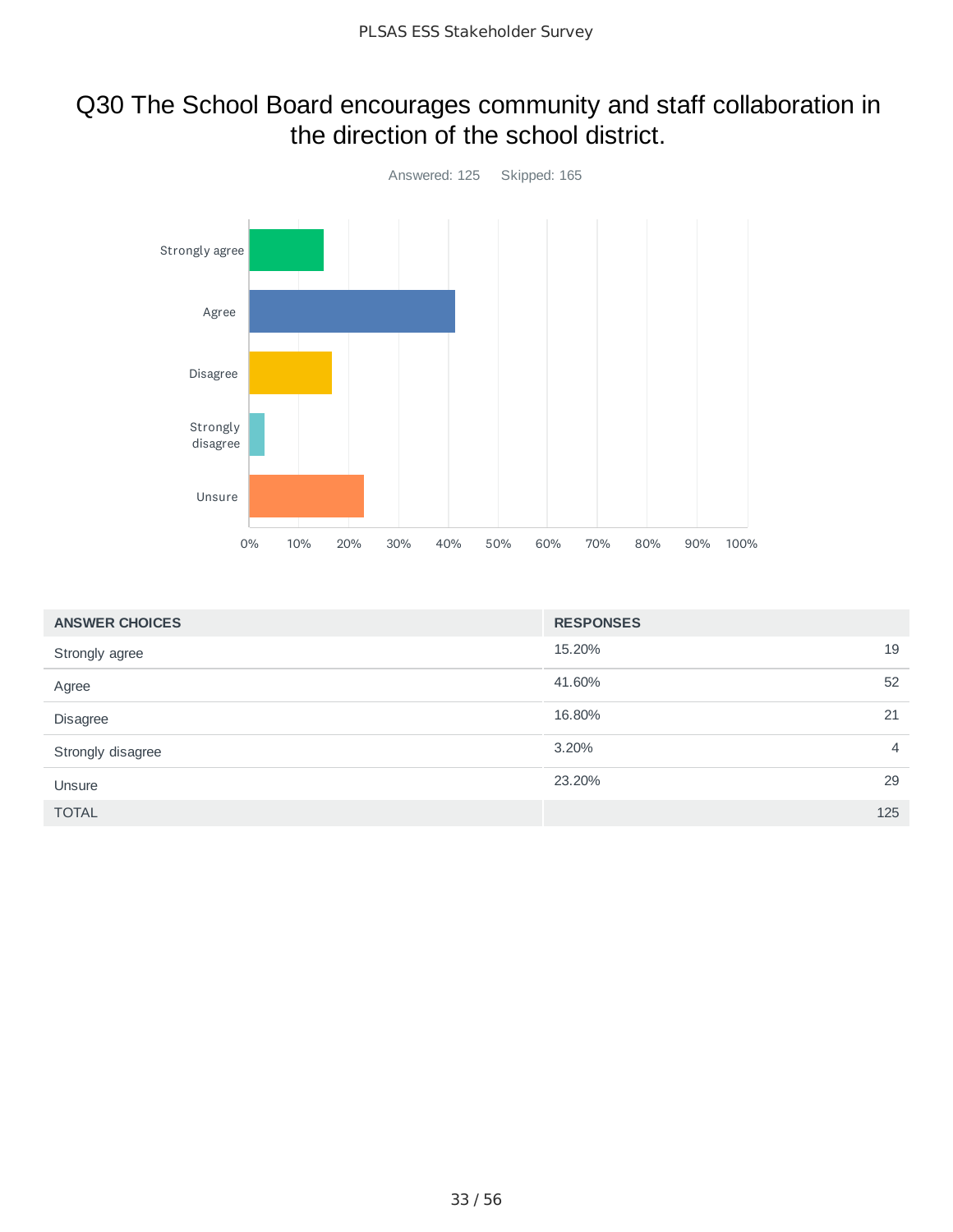

# Q31 Overall, I am satisfied with the School Board.

| <b>ANSWER CHOICES</b> | <b>RESPONSES</b> |     |
|-----------------------|------------------|-----|
| Strongly agree        | 14.29%           | 18  |
| Agree                 | 45.24%           | 57  |
| Disagree              | 13.49%           | 17  |
| Strongly disagree     | 4.76%            | 6   |
| Unsure                | 22.22%           | 28  |
| <b>TOTAL</b>          |                  | 126 |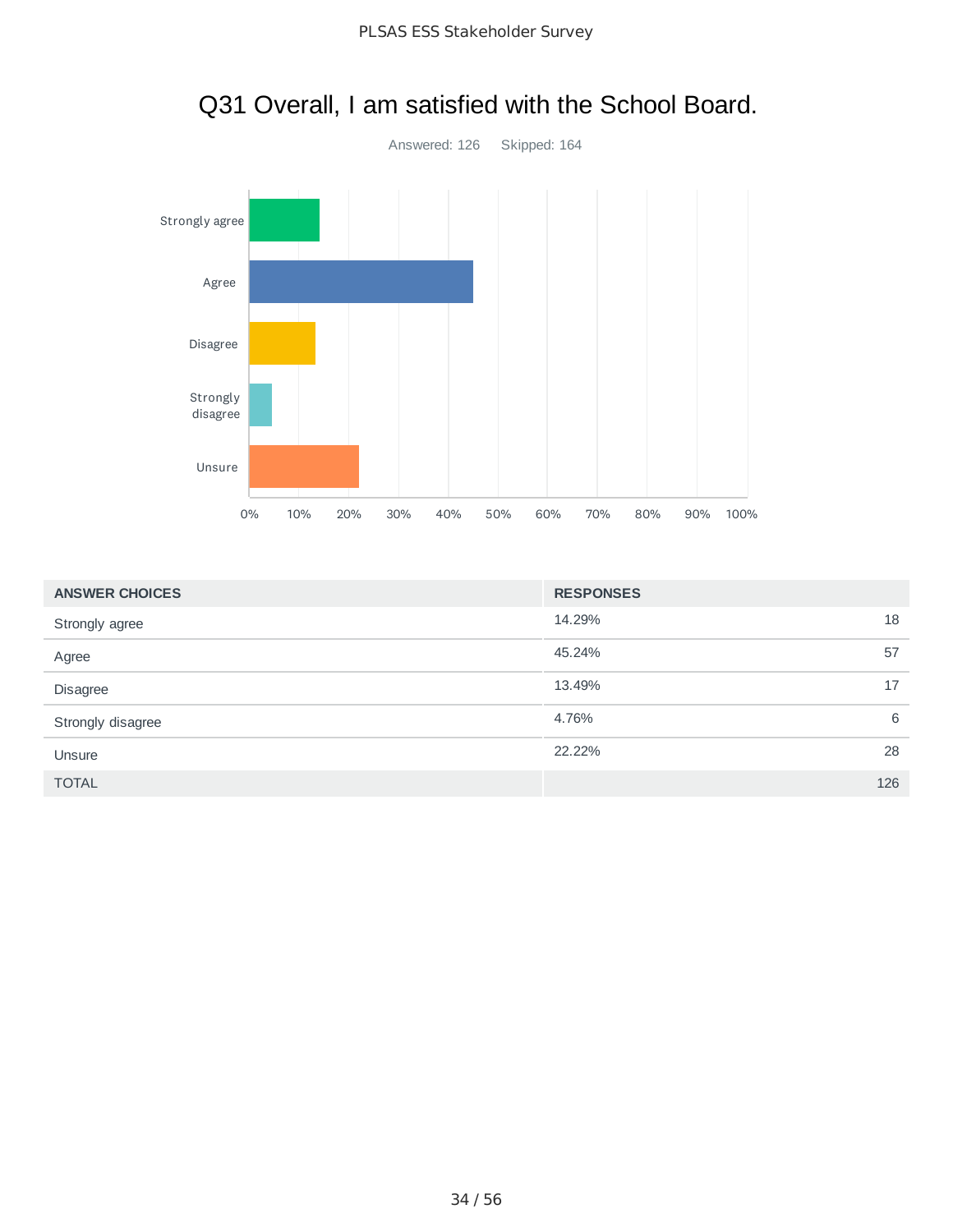

### Q35 Please select your school and/or department: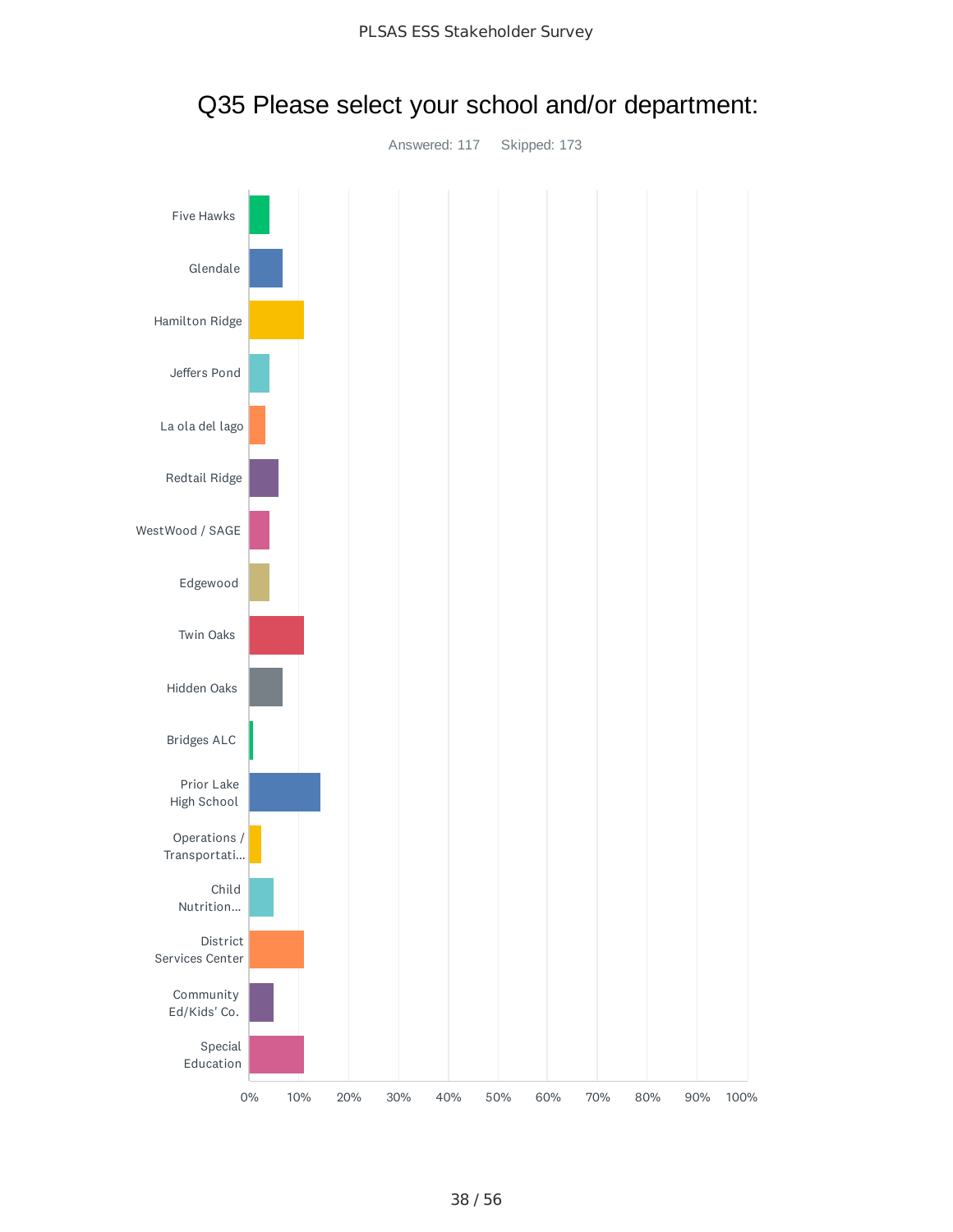| <b>ANSWER CHOICES</b>                         | <b>RESPONSES</b> |                |
|-----------------------------------------------|------------------|----------------|
| <b>Five Hawks</b>                             | 4.27%            | 5              |
| Glendale                                      | 6.84%            | 8              |
| Hamilton Ridge                                | 11.11%           | 13             |
| Jeffers Pond                                  | 4.27%            | 5              |
| La ola del lago                               | 3.42%            | $\overline{4}$ |
| Redtail Ridge                                 | 5.98%            | $\overline{7}$ |
| WestWood / SAGE                               | 4.27%            | 5              |
| Edgewood                                      | 4.27%            | 5              |
| <b>Twin Oaks</b>                              | 11.11%           | 13             |
| Hidden Oaks                                   | 6.84%            | 8              |
| <b>Bridges ALC</b>                            | 0.85%            | $\mathbf{1}$   |
| Prior Lake High School                        | 14.53%           | 17             |
| Operations / Transportation / Health & Safety | 2.56%            | 3              |
| <b>Child Nutrition Services</b>               | 5.13%            | 6              |
| <b>District Services Center</b>               | 11.11%           | 13             |
| Community Ed/Kids' Co.                        | 5.13%            | 6              |
| <b>Special Education</b>                      | 11.11%           | 13             |
| Total Respondents: 117                        |                  |                |